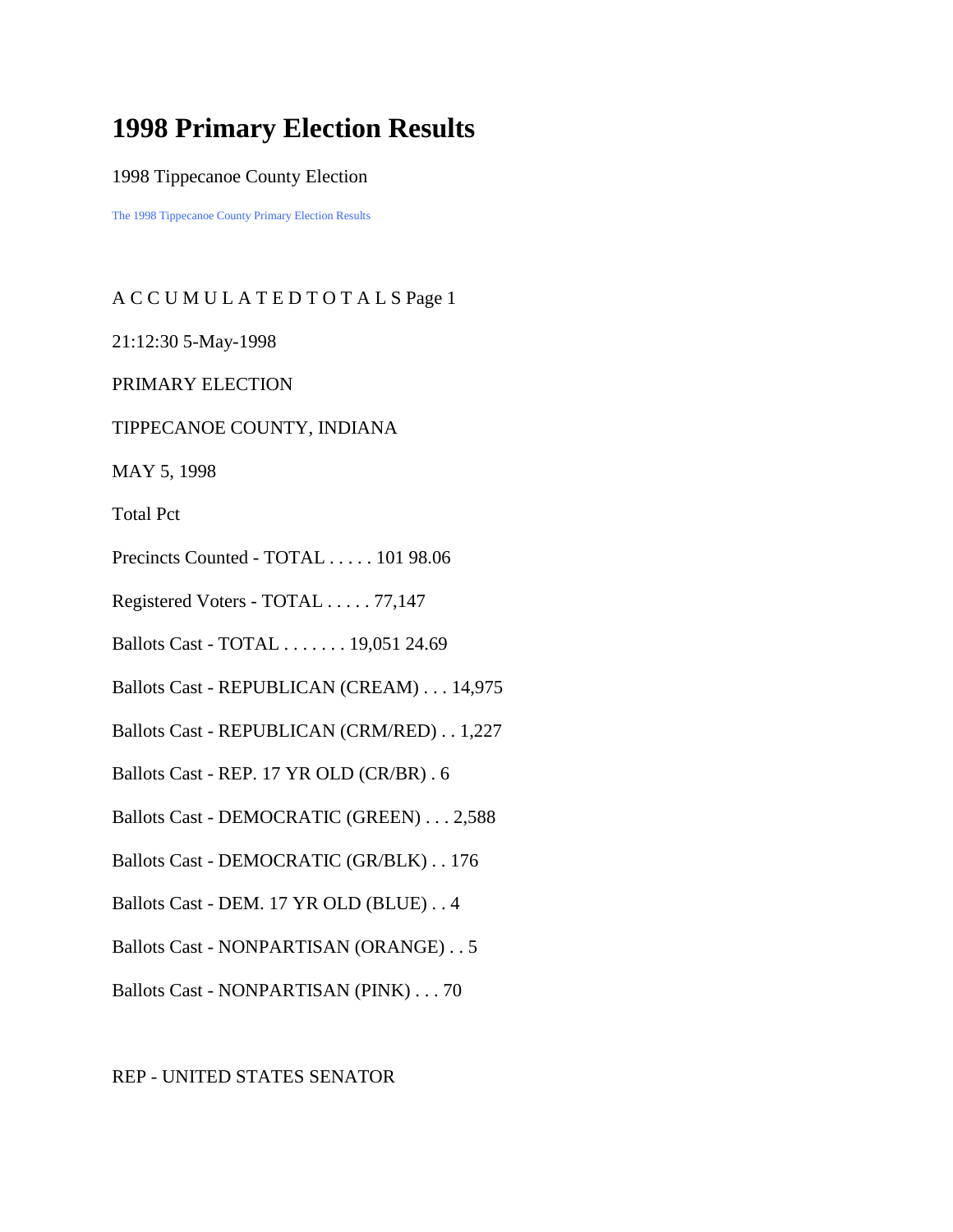PAUL HELMKE . . . . . . . . . 5,282 39.73 JOHN PRICE . . . . . . . . . 4,652 34.99 PETER RUSTHOVEN . . . . . . . . 3,361 25.28 Total . . . . . . . . . . 13,295 100.00

REP - UNITED STATES REPRESENTATIVE 7TH DISTRICT DOUGLAS E. (DOUG) HESS . . . . . 1,970 13.12 EDWARD A. PEASE . . . . . . . . 13,042 86.88 Total . . . . . . . . . . 15,012 100.00

REP - STATE SENATOR 22ND DISTRICT

RON ALTING . . . . . . . . . 7,989 100.00

Total . . . . . . . . . . 7,989 100.00

REP - STATE SENATOR 23RD DISTRICT

JOHN D. COMER . . . . . . . . 418 40.15

JOSEPH W. (JOE) HARRISON . . . . . 623 59.85

Total . . . . . . . . . . 1,041 100.00

REP - STATE REPRESENTATIVE 25TH DISTRICT

KYLE D. CONRAD . . . . . . . . 74 100.00

Total . . . . . . . . . . 74 100.00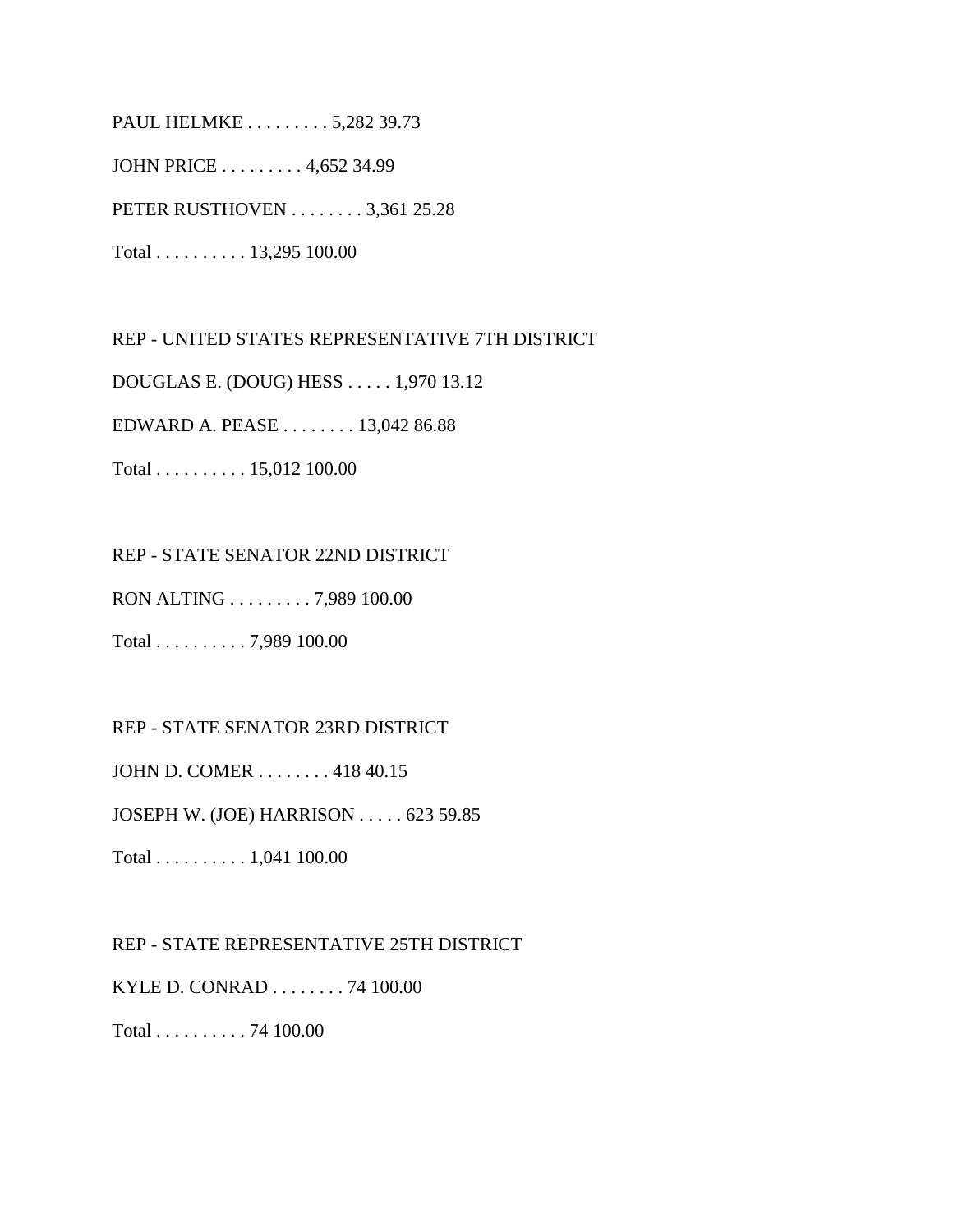### REP - STATE REPRESENTATIVE 26TH DISTRICT

SUE W. SCHOLER . . . . . . . . 4,179 100.00

Total . . . . . . . . . . 4,179 100.00

REP - STATE REPRESENTATIVE 27TH DISTRICT

JAMES W. (JIM) JULIAN . . . . . . 4,947 100.00

Total . . . . . . . . . . 4,947 100.00

REP - STATE REPRESENTATIVE 41ST DISTRICT

TIMOTHY N. (TIM) BROWN . . . . . 3,138 100.00

Total . . . . . . . . . . 3,138 100.00

REP - JUDGE OF THE SUPERIOR COURT 3RD JUDICIAL DISTRICT

KIRK S. FREEMAN . . . . . . . . 1,450 9.66

LORETTA H. RUSH . . . . . . . . 11,567 77.06

KENNETH A. WELLER . . . . . . . 1,993 13.28

Total . . . . . . . . . . 15,010 100.00

F I N A L T O T A L S Page 2

21:12:30 5-May-1998

PRIMARY ELECTION

TIPPECANOE COUNTY, INDIANA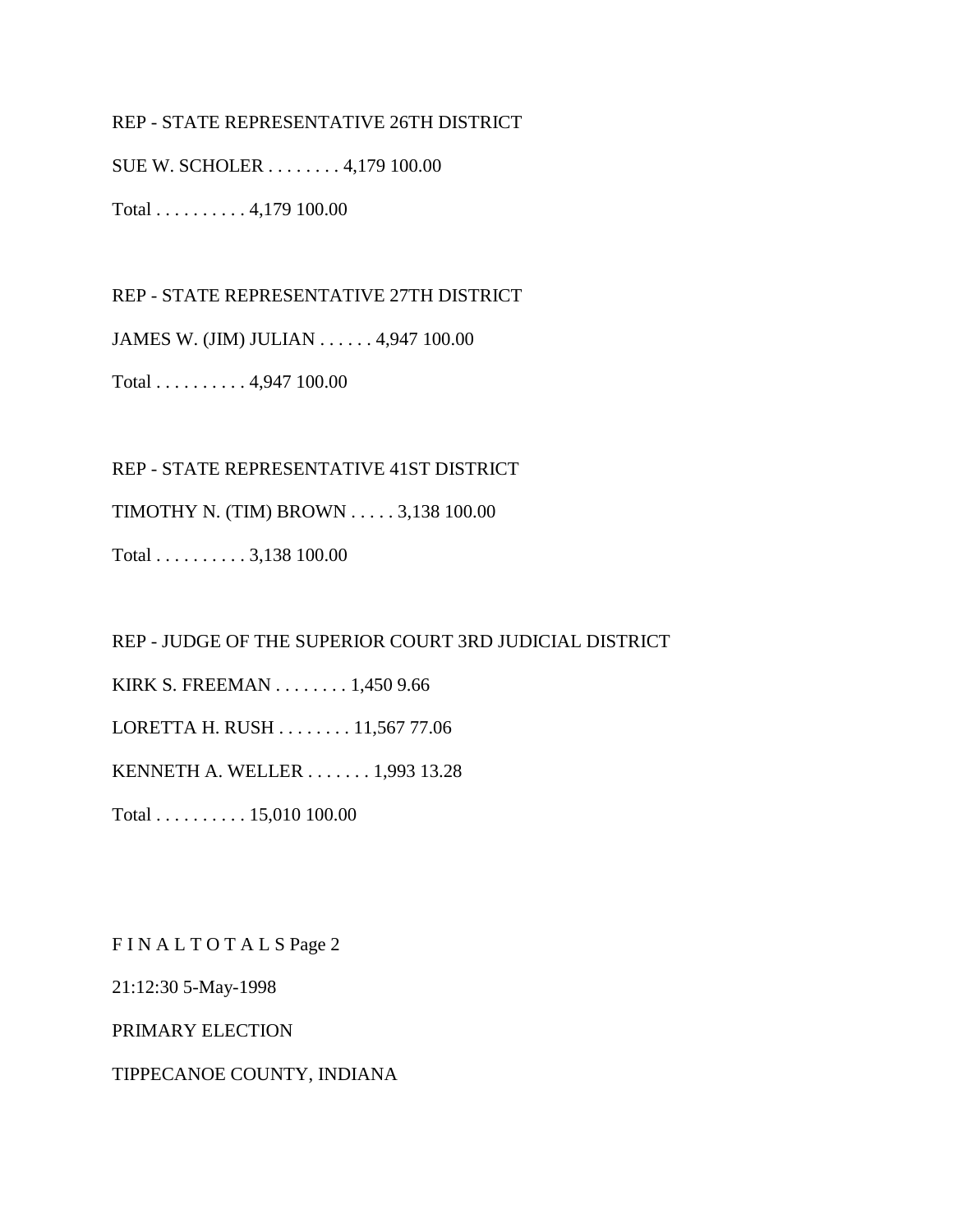MAY 5, 1998

Total Pct

REP - PROSECUTING ATTORNEY 23RD JUDICIAL DISTRICT

JERRY J. BEAN . . . . . . . . 12,809 100.00

Total . . . . . . . . . . 12,809 100.00

REP - CLERK OF THE CIRCUIT COURT

BETTY J. MICHAEL . . . . . . . 8,913 58.70

ANGIE W. ROCK . . . . . . . . 4,506 29.68

TREEVA SARLES . . . . . . . . 1,764 11.62

Total . . . . . . . . . . 15,183 100.00

REP - COUNTY AUDITOR

TOM NIDIFFER . . . . . . . . . 6,423 45.54

ROBERT A. PLANTENGA . . . . . . 7,680 54.46

Total . . . . . . . . . . 14,103 100.00

REP - COUNTY RECORDER

PAMELA K. (PAM) BERGLUND . . . . . 12,174 100.00

Total . . . . . . . . . . 12,174 100.00

REP - COUNTY SHERIFF

DAVE MURTAUGH . . . . . . . . 13,416 100.00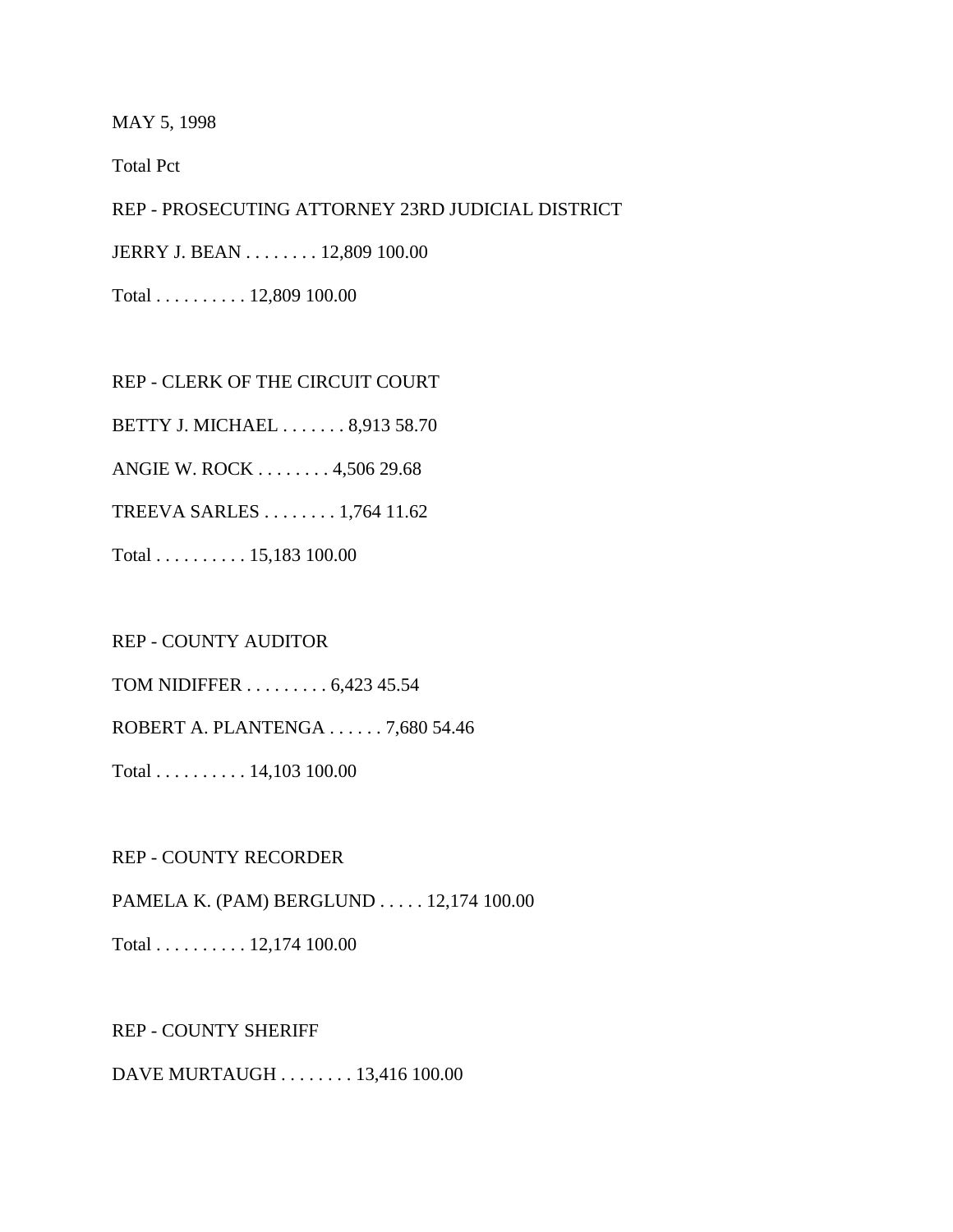#### Total . . . . . . . . . . 13,416 100.00

REP - COUNTY ASSESSOR BOB MCKEE . . . . . . . . . . 8,704 57.54 MARTI SACKETT . . . . . . . . 6,423 42.46 Total . . . . . . . . . . 15,127 100.00

REP - COUNTY COMMISSIONER DISTRICT 1 JOHN L. KNOCHEL . . . . . . . . 11,419 72.87 DALE P. RICHARDSON . . . . . . . 4,252 27.13 Total . . . . . . . . . . 15,671 100.00

REP - COUNTY COUNCIL DISTRICT 1 RICHARD ROY FORD . . . . . . . 872 21.61 JEFFREY A. KEMPER . . . . . . . 3,164 78.39 Total . . . . . . . . . . 4,036 100.00

REP - COUNTY COUNCIL DISTRICT 2

DAVID S. BYERS . . . . . . . . 3,053 66.78

CARL L. TREECE . . . . . . . . 1,519 33.22

Total . . . . . . . . . . 4,572 100.00

#### REP - COUNTY COUNCIL DISTRICT 3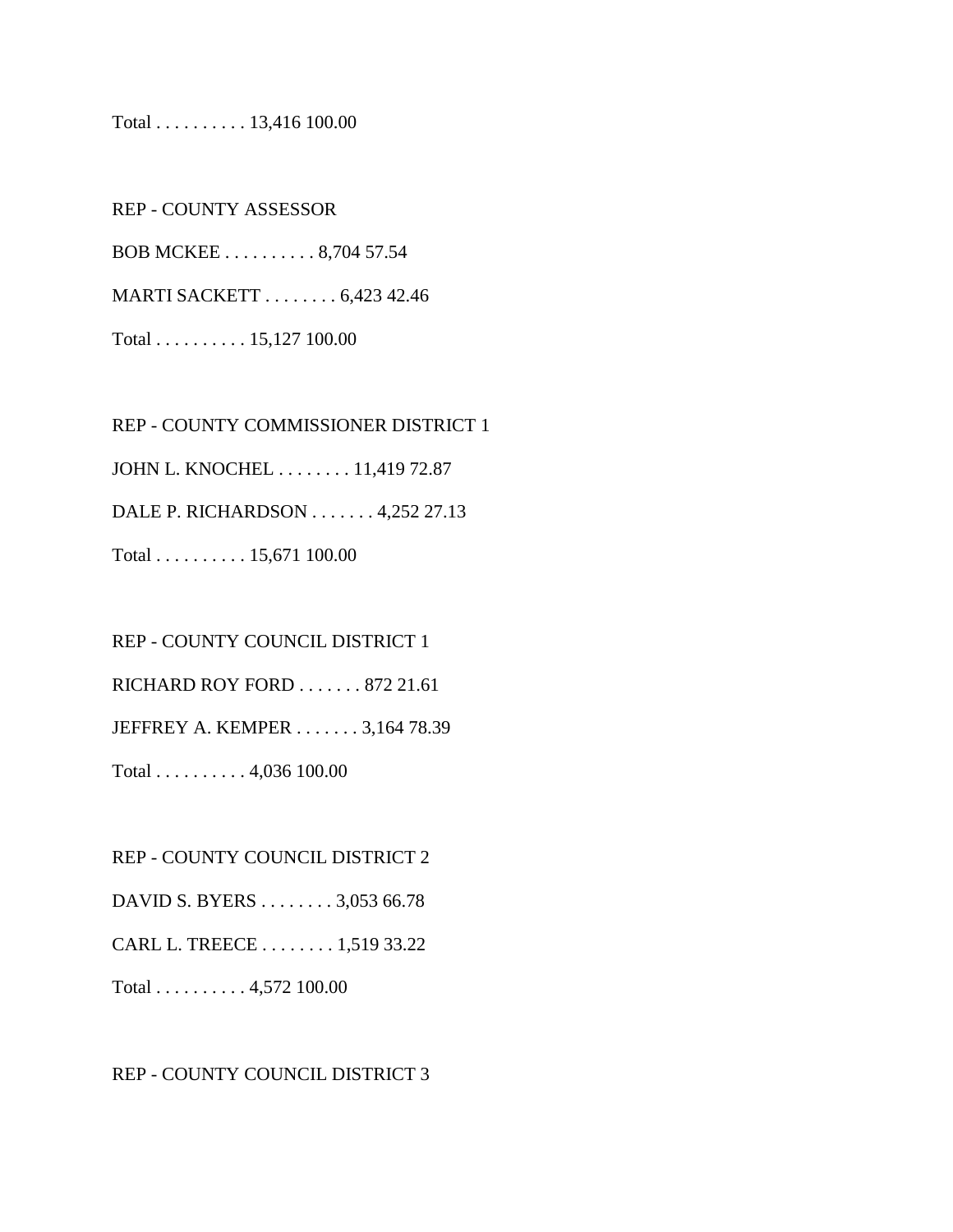MARGARET K. BELL . . . . . . . 3,035 65.74

TOM RICHARDSON . . . . . . . . 1,582 34.26

Total . . . . . . . . . . 4,617 100.00

REP - COUNTY COUNCIL DISTRICT 4 KATHY BECK . . . . . . . . . 493 29.28 RONALD L. (RON) FRUITT . . . . . 1,191 70.72 Total . . . . . . . . . . 1,684 100.00

FIN ALTOTALS Page 3

21:12:30 5-May-1998

PRIMARY ELECTION

TIPPECANOE COUNTY, INDIANA

MAY 5, 1998

Total Pct

REP - TOWNSHIP ASSESSOR FAIRFIELD TOWNSHIP

ONETA E. TOLLE . . . . . . . . 4,533 100.00

Total . . . . . . . . . . 4,533 100.00

REP - TOWNSHIP TRUSTEE FAIRFIELD TOWNSHIP

KEITH CATES BROWN . . . . . . . 1,578 31.06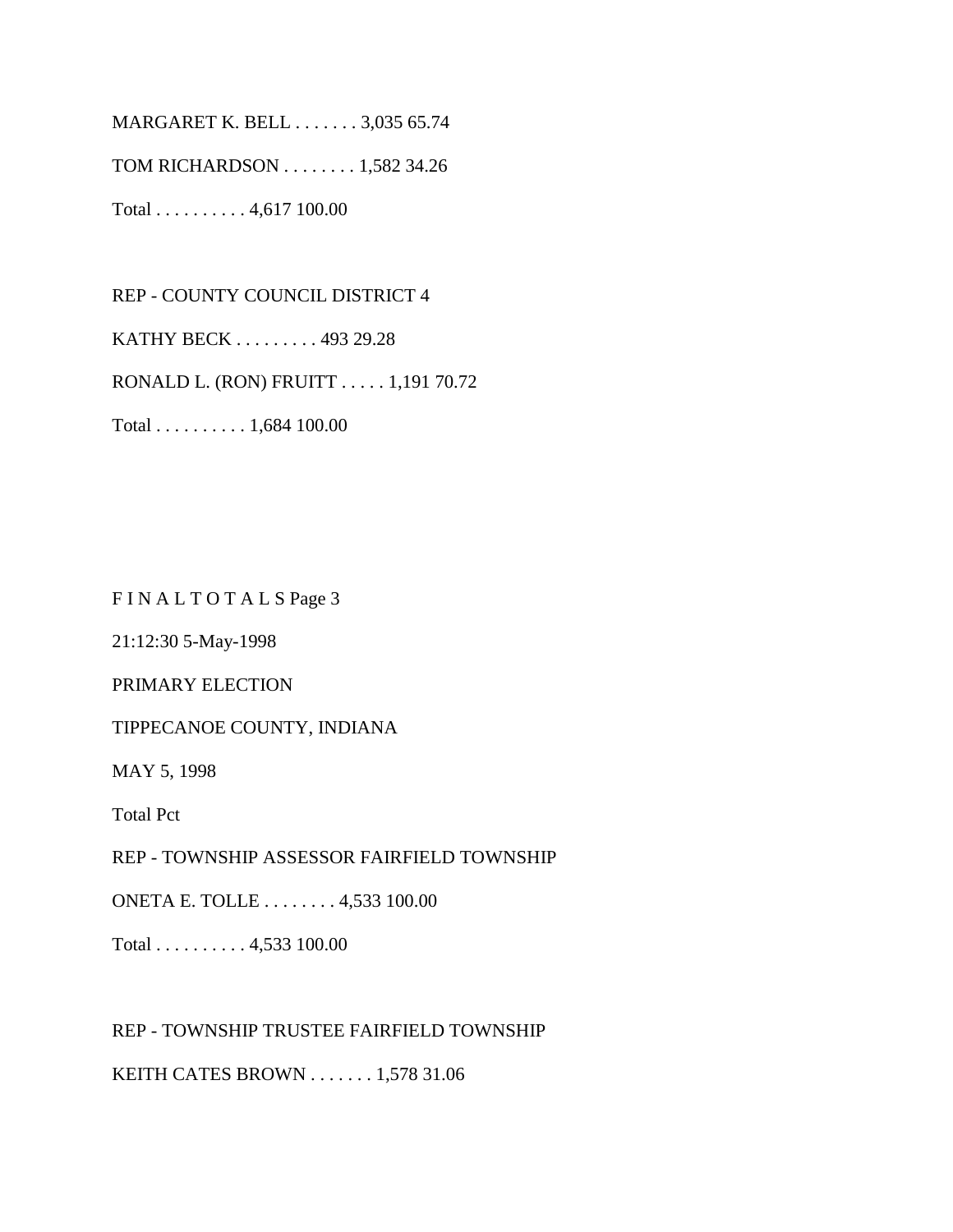JERRY SMELSER . . . . . . . . 3,503 68.94

Total . . . . . . . . . . 5,081 100.00

REP - TOWNSHIP BOARD FAIRFIELD TOWNSHIP VOTE FOR NOTE MORE THAN 3 JACK HAWKINS . . . . . . . . . 2,238 16.43 STEVEN CRAIG NEEDHAM . . . . . . 2,427 17.81 LINDA PHILLIPS . . . . . . . . 3,297 24.20 BRANT ROSE . . . . . . . . . 943 6.92 W. KEITH SCHILLING . . . . . . . 2,682 19.68 DENICE A. SCHROLL . . . . . . . 2,038 14.96 Total . . . . . . . . . . 13,625 100.00

REP - TOWNSHIP ASSESSOR WABASH TOWNSHIP ELEANOR J. (ELLIE) MLYNARIK . . . . 3,031 100.00

Total . . . . . . . . . . 3,031 100.00

REP - TOWNSHIP TRUSTEE WABASH TOWNSHIP

PATRICIA ANN MASON . . . . . . . 2,404 69.64

JOHN PAUL SCHMIDT . . . . . . . 1,048 30.36

Total . . . . . . . . . . 3,452 100.00

REP - TOWNSHIP BOARD WABASH TOWNSHIP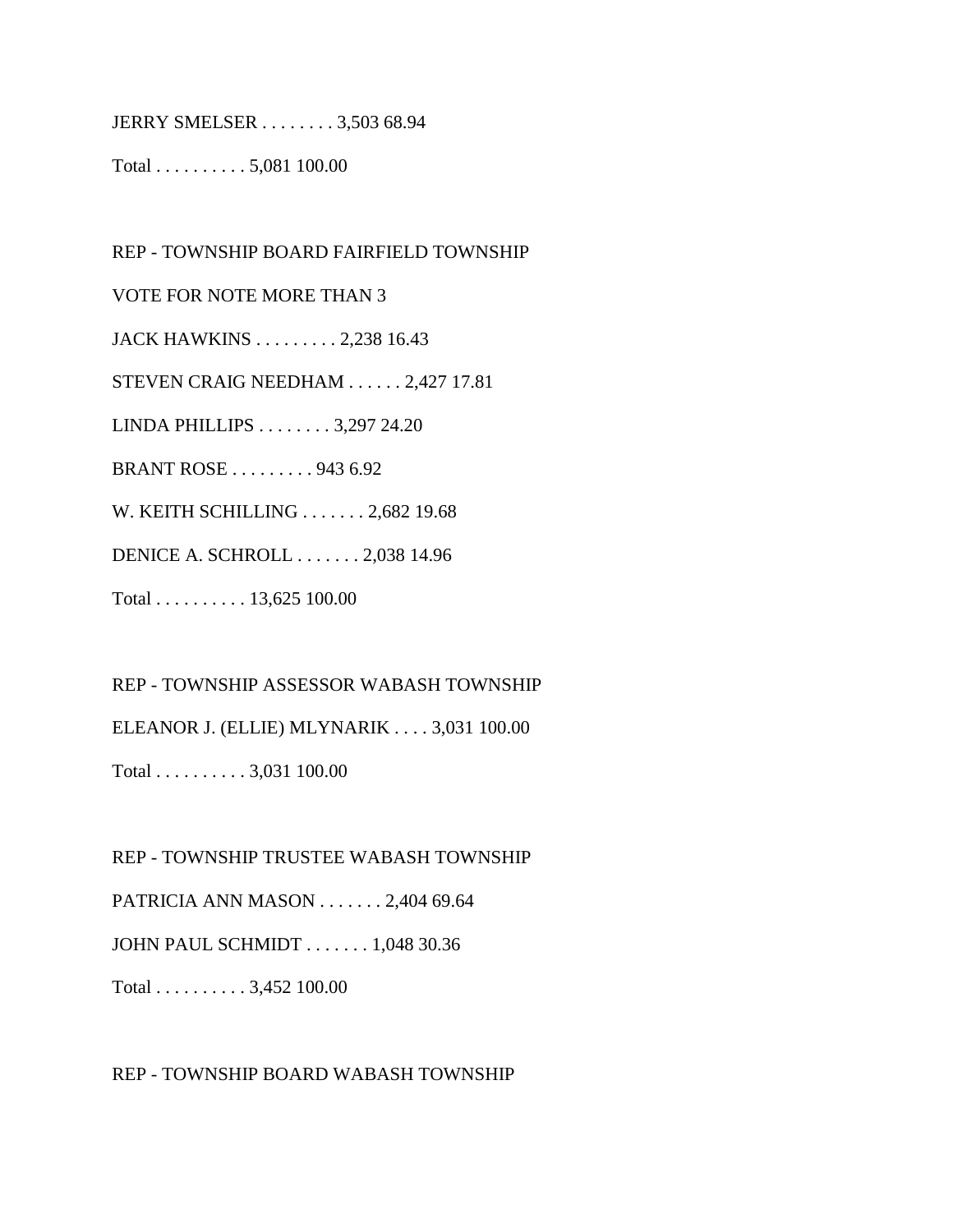#### VOTE FOR NOTE MORE THAN 3

GREG DEAN . . . . . . . . . . 785 8.45

WILLIAM FITZGERALD . . . . . . . 1,914 20.60

ALAN GUSTAVEL . . . . . . . . 1,248 13.43

JON D. HELD . . . . . . . . . 712 7.66

MIKEL B. HUDSON . . . . . . . . 424 4.56

E. JOYCE LANGE . . . . . . . . 1,998 21.50

SCOTT LESLIE LODS . . . . . . . 690 7.42

D. FURMAN SMITH . . . . . . . . 1,522 16.38

Total . . . . . . . . . . 9,293 100.00

REP - TOWNSHIP TRUSTEE JACKSON TOWNSHIP SHARON LEE CORWIN . . . . . . . 96 100.00 Total . . . . . . . . . . 96 100.00

REP - TOWNSHIP BOARD JACKSON TOWNSHIP

VOTE FOR NOTE MORE THAN 3

BOBBY GENE GREER . . . . . . . 89 34.90

ROGER DAVIS HORN . . . . . . . 92 36.08

CHARLES E. SHELBY . . . . . . . 74 29.02

Total . . . . . . . . . . 255 100.00

REP - TOWNSHIP TRUSTEE LAURAMIE TOWNSHIP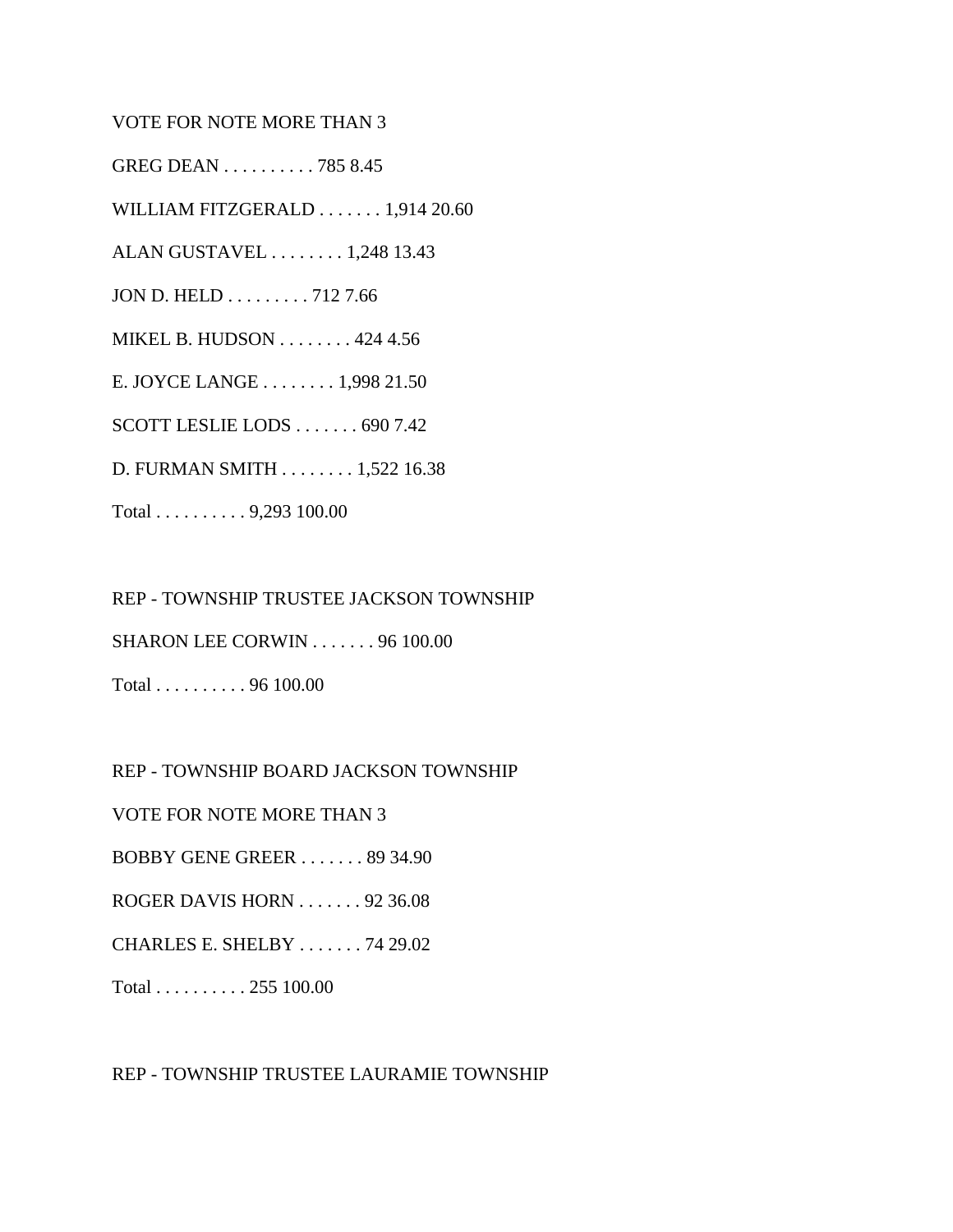WILLIAM J. EASTERBROOK . . . . . 260 100.00

Total . . . . . . . . . . 260 100.00

F I N A L T O T A L S Page 4

21:12:30 5-May-1998

PRIMARY ELECTION

TIPPECANOE COUNTY, INDIANA

MAY 5, 1998

Total Pct

REP - TOWNSHIP BOARD LAURAMIE TOWNSHIP

VOTE FOR NOTE MORE THAN 3

BRENDA F. ADE . . . . . . . . 118 17.05

HAL N. GRAHAM . . . . . . . . 187 27.02

RICHARD A. LOFLAND . . . . . . . 185 26.73

ROBERT L. SHOAF . . . . . . . . 202 29.19

Total . . . . . . . . . . 692 100.00

REP - TOWNSHIP TRUSTEE PERRY TOWNSHIP

RONALD DEAN KENNEDY . . . . . . 584 100.00

Total . . . . . . . . . . 584 100.00

REP - TOWNSHIP BOARD PERRY TOWNSHIP

VOTE FOR NOTE MORE THAN 3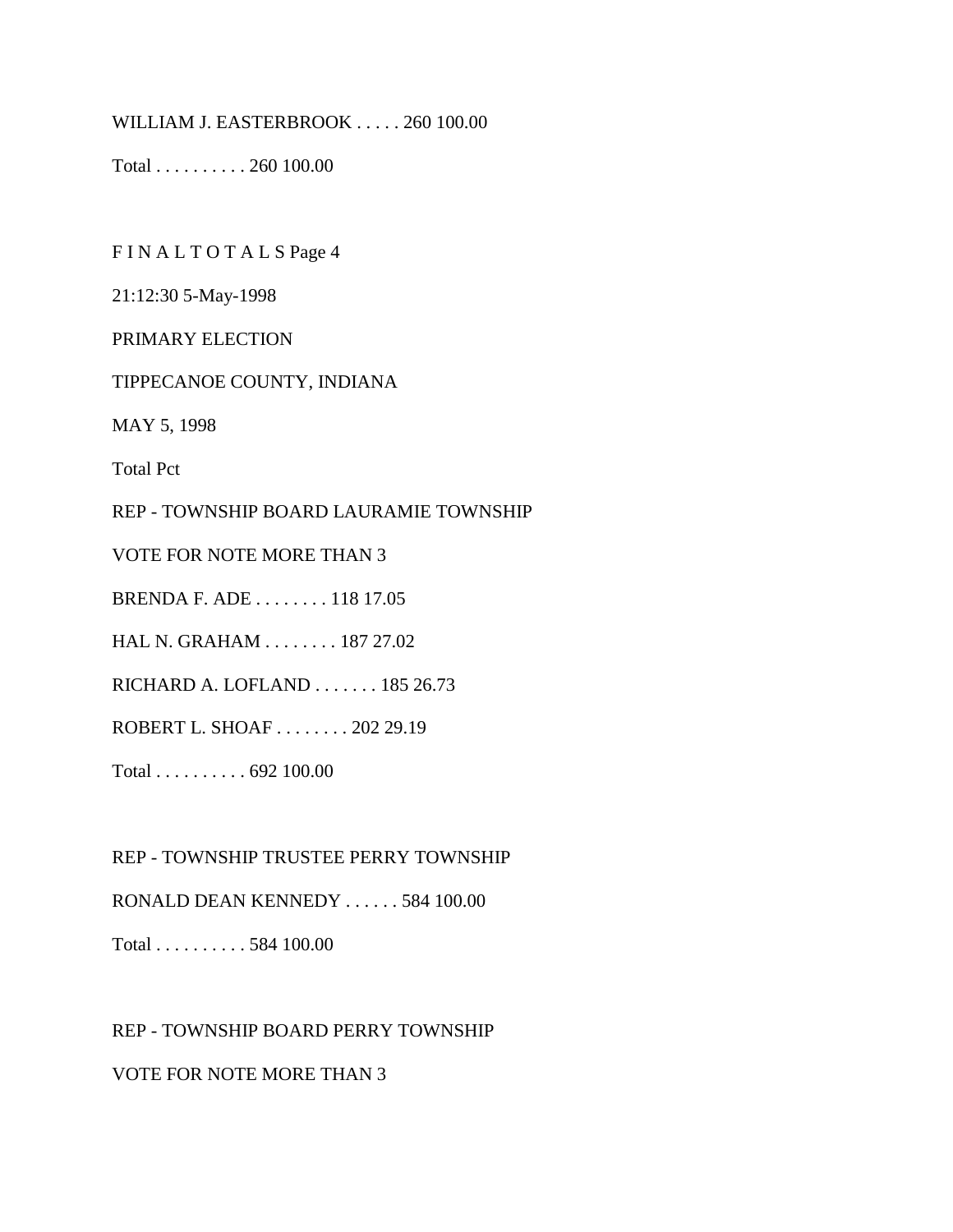JEFFREY GLENN HAAN . . . . . . . 407 25.86 PHYLLIS MCKINLEY . . . . . . . 403 25.60 DENNIS GLENN (DENNY) SMITH . . . . 349 22.17 DON R. WISE . . . . . . . . . 415 26.37 Total . . . . . . . . . . 1,574 100.00

REP - TOWNSHIP TRUSTEE RANDOLPH TOWNSHIP

MARCELLA MAYNARD . . . . . . . 129 100.00

Total . . . . . . . . . . 129 100.00

REP - TOWNSHIP BOARD RANDOLPH TOWNSHIP

VOTE FOR NOTE MORE THAN 3

WILLIAM (BILL) KITTERMAN . . . . . 106 32.52

DANIEL N. KORTY . . . . . . . . 114 34.97

DIANA LEE MCMASTER . . . . . . . 106 32.52

Total . . . . . . . . . . 326 100.00

REP - TOWNSHIP TRUSTEE SHEFFIELD TOWNSHIP

PAMELA JEAN CRUM . . . . . . . 370 100.00

Total . . . . . . . . . . 370 100.00

REP - TOWNSHIP BOARD SHEFFIELD TOWNSHIP

VOTE FOR NOTE MORE THAN 3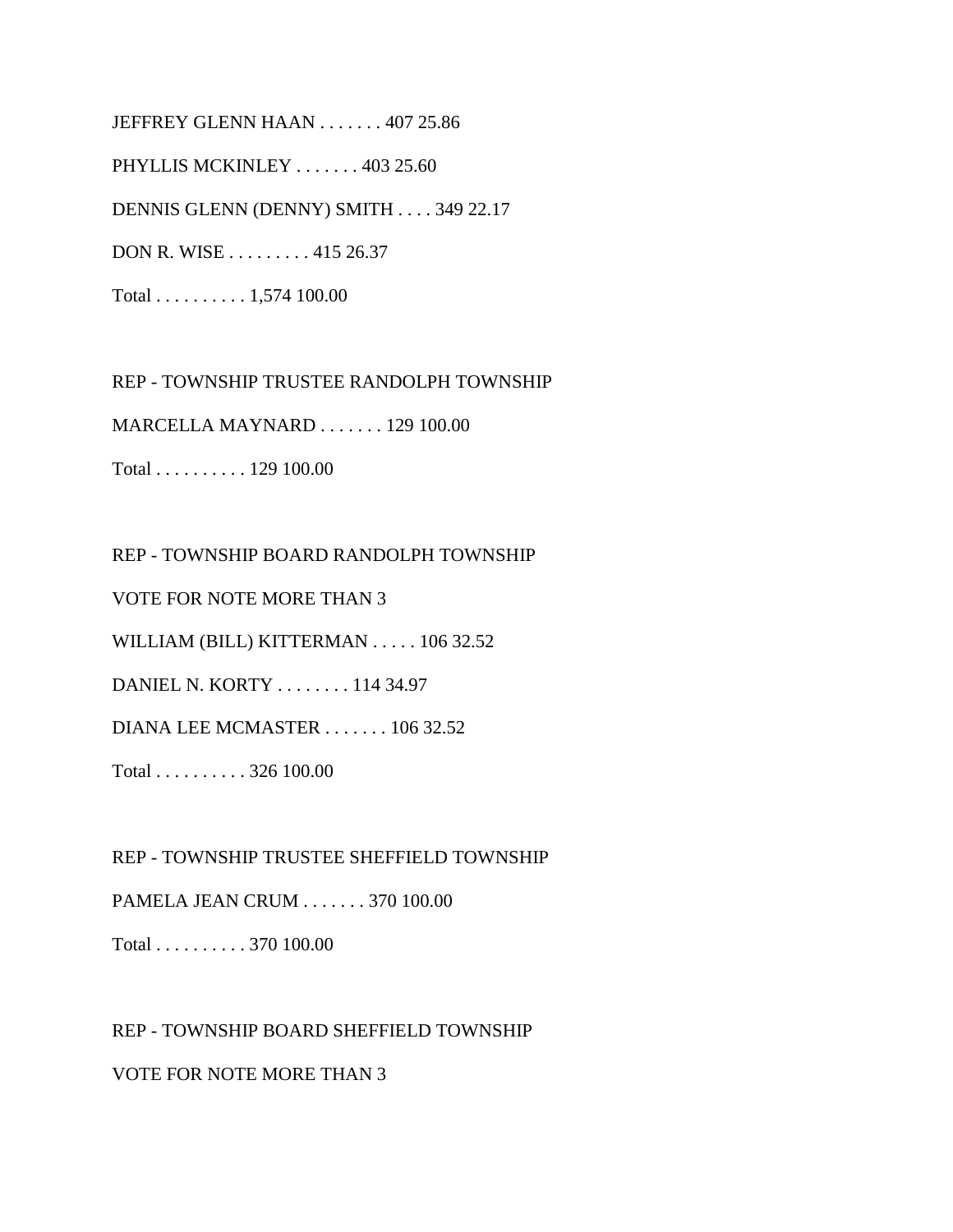JERRY DON ARVIN . . . . . . . . 236 23.86 ROBERTA JEAN BLOSSER . . . . . . 317 32.05 PAUL ALAN FINKENBINDER . . . . . 259 26.19 DEAN M. LUCAS . . . . . . . . 177 17.90 Total . . . . . . . . . . 989 100.00

REP - TOWNSHIP TRUSTEE SHELBY TOWNSHIP JERRY LYNN ROOZE . . . . . . . 325 100.00 Total . . . . . . . . . . 325 100.00

REP - TOWNSHIP BOARD SHELBY TOWNSHIP VOTE FOR NOTE MORE THAN 3 GEORGE DEAN BRAMER . . . . . . . 258 32.17 DONALD G. NESBITT . . . . . . . 257 32.04 JAMES A. VANSCHEPEN . . . . . . 287 35.79 Total . . . . . . . . . . 802 100.00

F I N A L T O T A L S Page 5

21:12:30 5-May-1998

PRIMARY ELECTION

TIPPECANOE COUNTY, INDIANA

MAY 5, 1998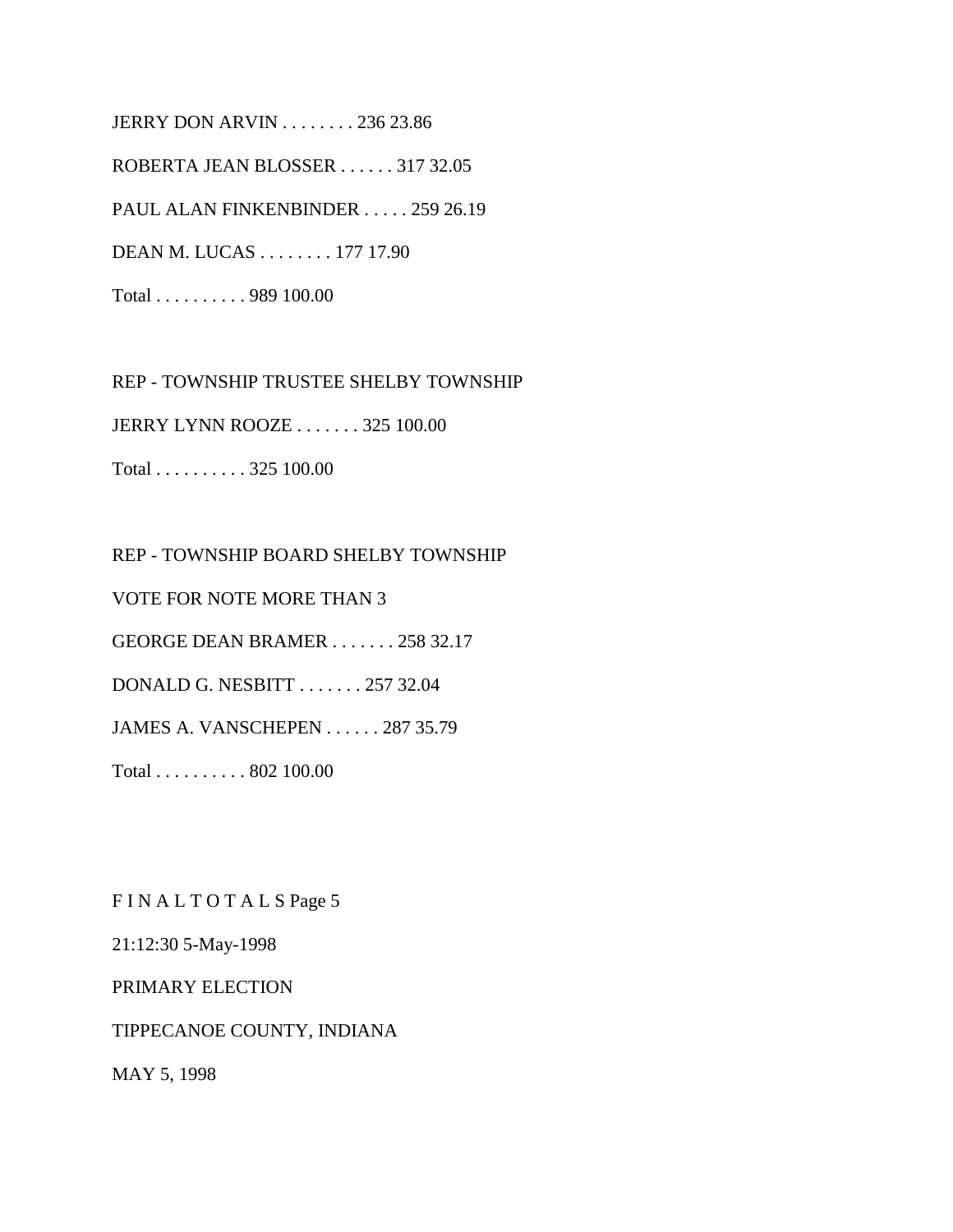Total Pct

REP - TOWNSHIP TRUSTEE TIPPECANOE TOWNSHIP F. RAY BURCHETT . . . . . . . . 608 100.00

Total . . . . . . . . . . 608 100.00

REP - TOWNSHIP BOARD TIPPECANOE TOWNSHIP

VOTE FOR NOTE MORE THAN 3

LEE A. (ARLIE) DAILEY . . . . . . 441 32.33

RICHARD W. GARVIN . . . . . . . 464 34.02

PHILIP D. LEHMAN . . . . . . . 459 33.65

Total . . . . . . . . . . 1,364 100.00

REP - TOWNSHIP TRUSTEE UNION TOWNSHIP

SUSAN J. LEAMON . . . . . . . . 247 100.00

Total . . . . . . . . . . 247 100.00

REP - TOWNSHIP BOARD UNION TOWNSHIP

VOTE FOR NOTE MORE THAN 3

ROBERT E. BROWN . . . . . . . . 201 33.95

BARBARA L. CAUDILL . . . . . . . 181 30.57

WILLIAM E. WINDLE . . . . . . . 210 35.47

Total . . . . . . . . . . 592 100.00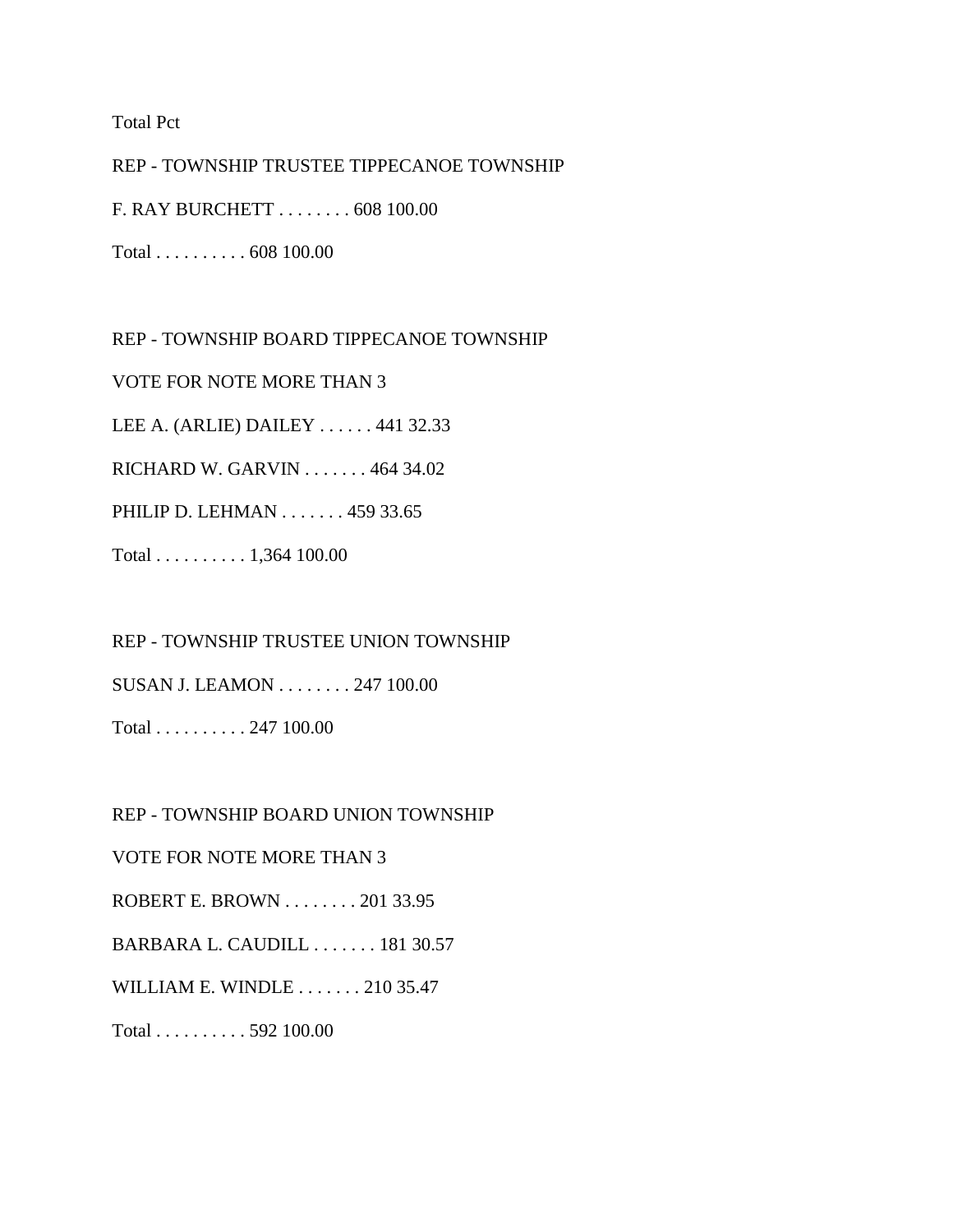### REP - TOWNSHIP TRUSTEE WASHINGTON TOWNSHIP

ANGELA S. (ANGIE) AUSTIN . . . . . 313 68.79

KELLY JO MCKINLEY . . . . . . . 142 31.21

Total . . . . . . . . . . 455 100.00

REP - TOWNSHIP BOARD WASHINGTON TOWNSHIP

VOTE FOR NOTE MORE THAN 3

SANDRA SUE COLLIER . . . . . . . 339 30.82

JAMES E. DAVIDSON JR. . . . . . . 338 30.73

STEVEN KENT MITCHELL . . . . . . 244 22.18

RONALD C. TULL . . . . . . . . 179 16.27

Total . . . . . . . . . . 1,100 100.00

REP - TOWNSHIP TRUSTEE WAYNE TOWNSHIP

MARK L. CHRISTIAN . . . . . . . 192 100.00

Total . . . . . . . . . . 192 100.00

REP - TOWNSHIP BOARD WAYNE TOWNSHIP

VOTE FOR NOTE MORE THAN 3

FRED J. ASHBY . . . . . . . . 170 34.27

DAVID LEWIS BUCKLES . . . . . . 169 34.07

PHILLIP LEE KATTER . . . . . . . 157 31.65

Total . . . . . . . . . . 496 100.00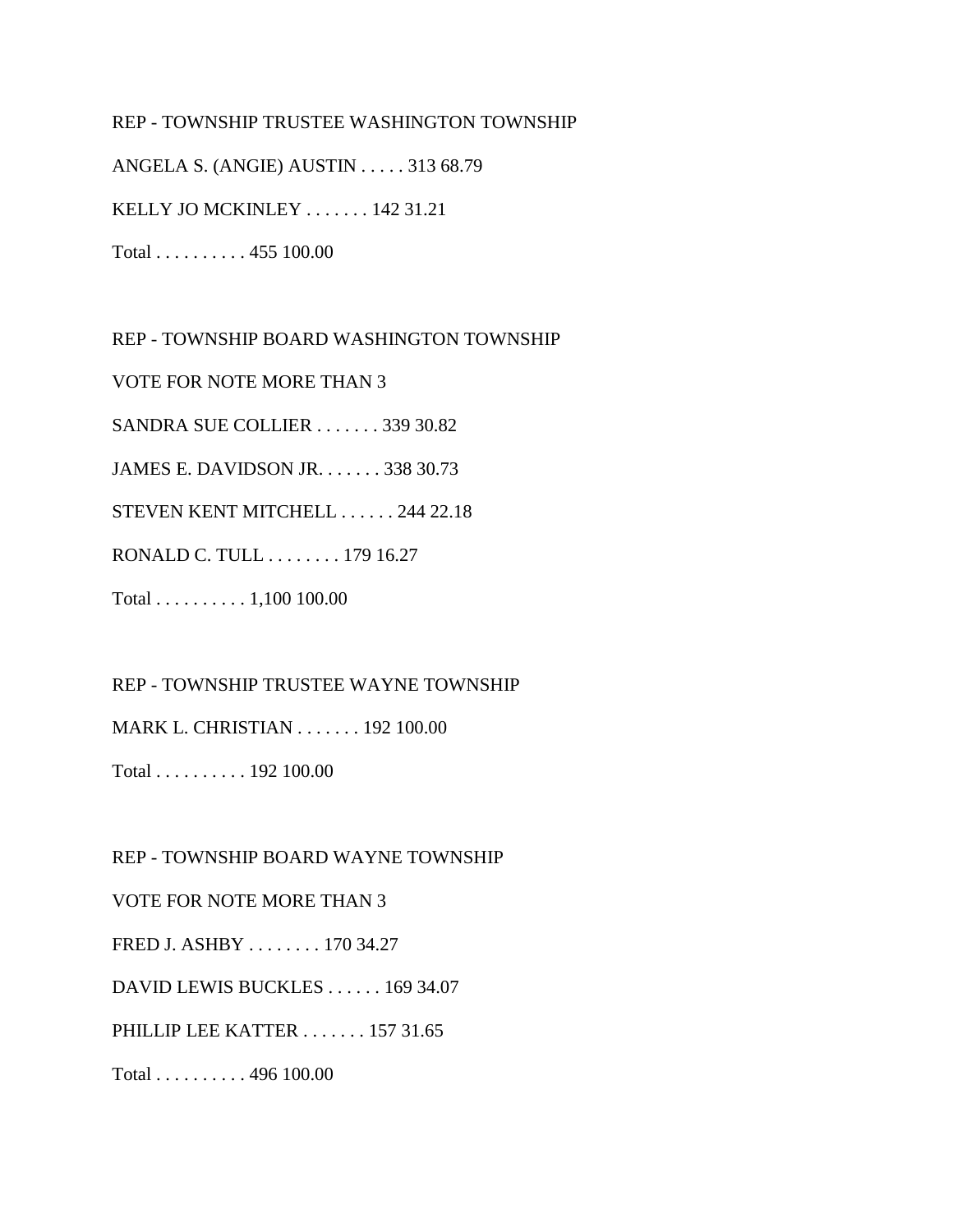### REP - TOWNSHIP ASSESSOR WEA TOWNSHIP

NANCY J. MOORE . . . . . . . . 1,681 100.00

Total . . . . . . . . . . 1,681 100.00

REP - TOWNSHIP TRUSTEE WEA TOWNSHIP

MATTHEW FREDERICK KOEHLER . . . . 1,631 100.00

Total . . . . . . . . . . 1,631 100.00

F I N A L T O T A L S Page 6

21:12:30 5-May-1998

PRIMARY ELECTION

TIPPECANOE COUNTY, INDIANA

MAY 5, 1998

Total Pct

REP - TOWNSHIP BOARD WEA TOWNSHIP

VOTE FOR NOTE MORE THAN 3

GEORGE A. BUCK . . . . . . . . 1,198 25.56

FRED R. FLEETWOOD . . . . . . . 1,372 29.27

JOSEPH M. PROCACCI . . . . . . . 651 13.89

AARON R. SLAGEL . . . . . . . . 1,466 31.28

Total . . . . . . . . . . 4,687 100.00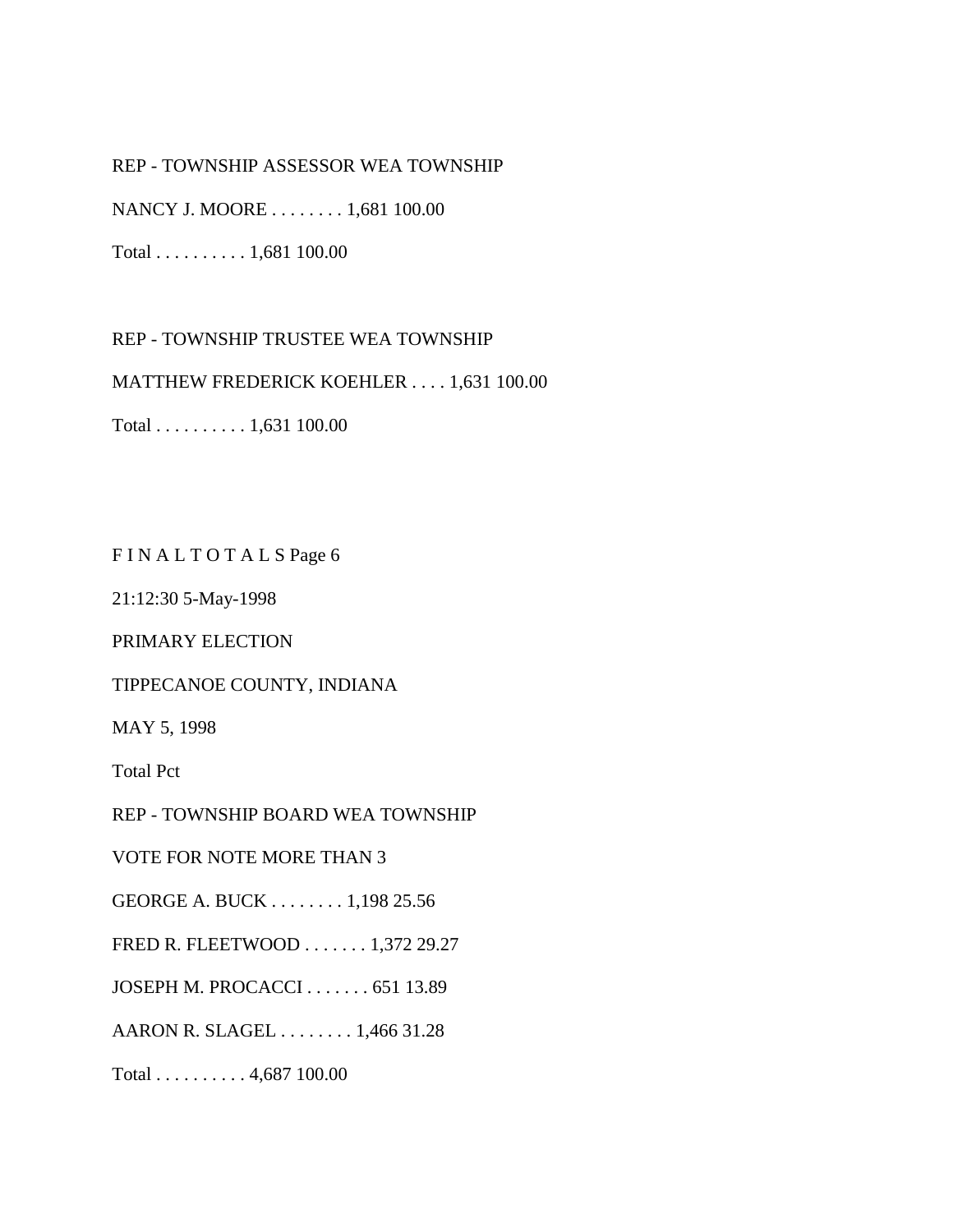#### REP - SHADELAND TOWN BOARD DISTRICT #1

JOHN HERBERT SHIPPEE . . . . . . 226 100.00

Total . . . . . . . . . . 226 100.00

REP - SHADELAND TOWN BOARD DISTRICT #2

JEFFREY T. HASEMAN . . . . . . . 225 100.00

Total . . . . . . . . . . 225 100.00

#### REP - SHADELAND TOWN BOARD DISTRICT #3

JERRY L. WICHMANN . . . . . . . 221 100.00

Total . . . . . . . . . . 221 100.00

REP - SHADELAND TOWN BOARD DISTRICT #4

P. DEAN CRAIG . . . . . . . . 228 100.00

Total . . . . . . . . . . 228 100.00

REP - STATE CONVENTION DELEGATE FAIRFIELD DISTRICT 1

JAMES LOWELL JONES . . . . . . . 111 36.04

ONETA E. TOLLE . . . . . . . . 197 63.96

Total . . . . . . . . . . 308 100.00

REP - STATE CONVENTION DELEGATE FAIRFIELD DISTRICT 2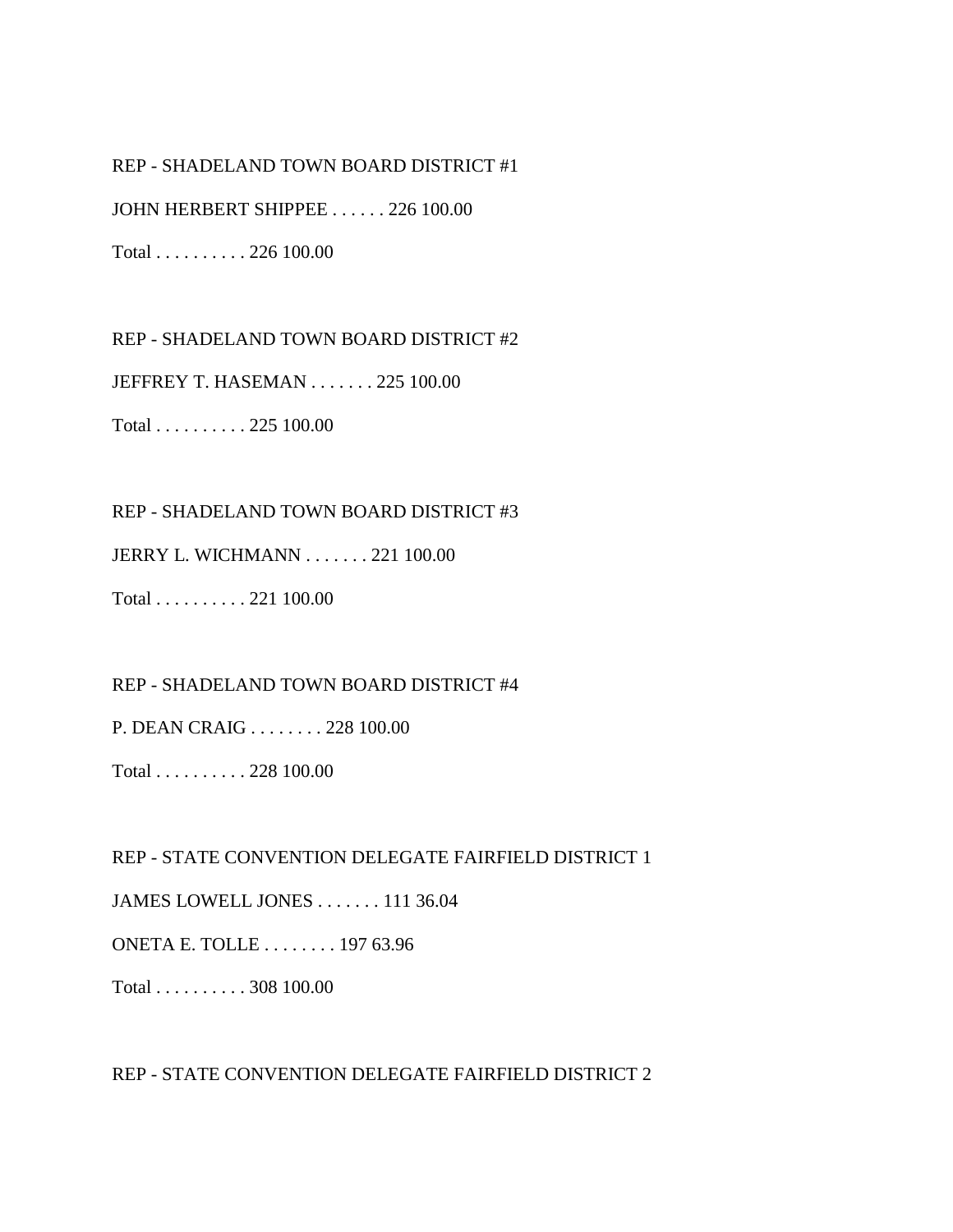### VOTE FOR NOTE MORE THAN 2

MARIAN GODEKE MILLER . . . . . . 458 59.95 ARLENE SUE V. STRUP . . . . . . 306 40.05

Total . . . . . . . . . . 764 100.00

REP - STATE CONVENTION DELEGATE FAIRFIELD DISTRICT 3

JACK HAWKINS . . . . . . . . . 110 21.24

BETTY J. MICHAEL . . . . . . . 230 44.40

LINDA PHILLIPS . . . . . . . . 178 34.36

Total . . . . . . . . . . 518 100.00

REP - STATE CONVENTION DELEGATES FAIRFIELD DISTRICT 4

VOTE FOR NOTE MORE THAN 4

JEFFREY A. KEMPER . . . . . . . 863 27.25

PHILIP KAY MARTIN . . . . . . . 515 16.26

STEVEN CRAIG NEEDHAM . . . . . . 669 21.12

JACK D. RHODA . . . . . . . . 678 21.41

BRANT ROSE . . . . . . . . . 442 13.96

Total . . . . . . . . . . 3,167 100.00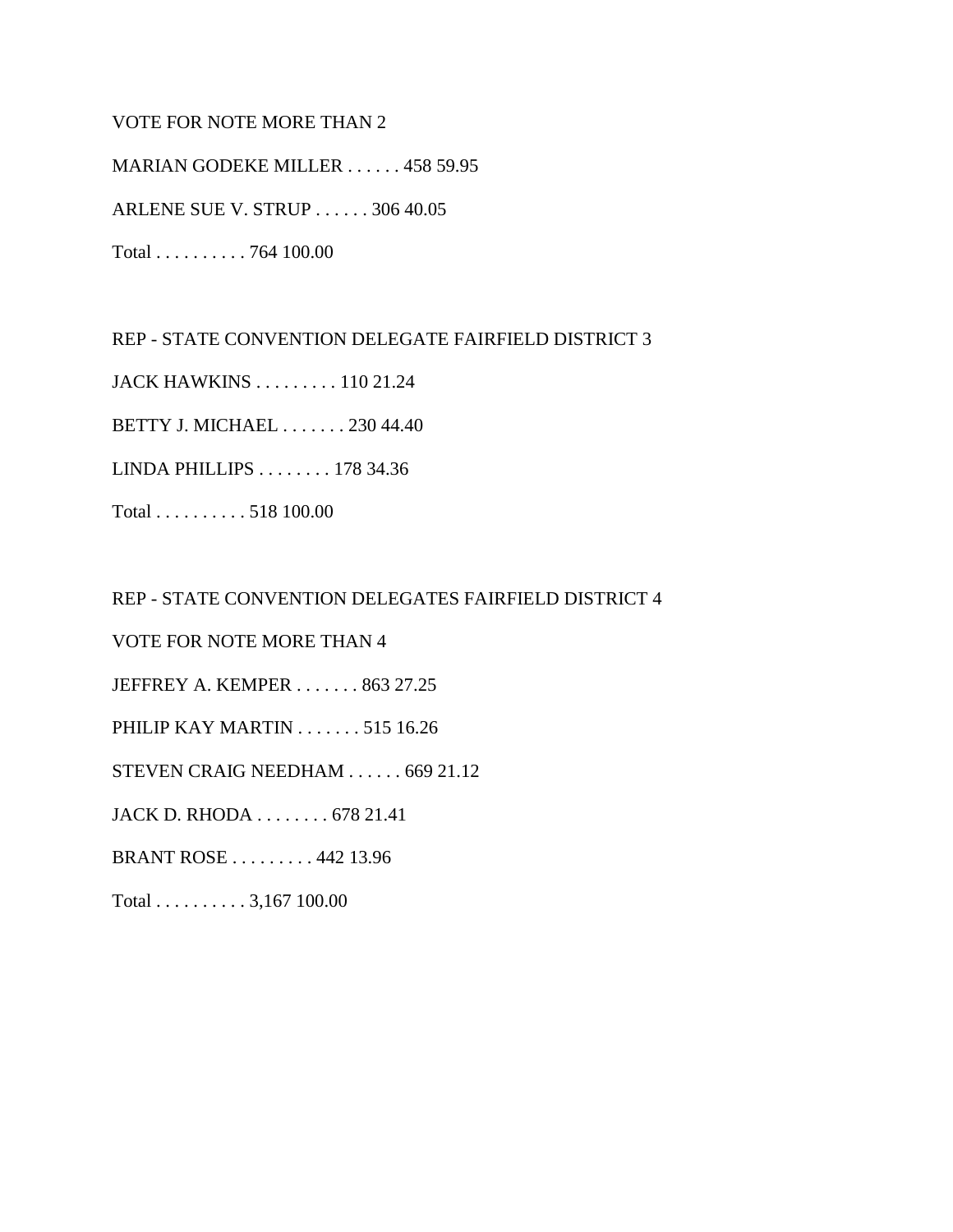F I N A L T O T A L S Page 7

21:12:30 5-May-1998

PRIMARY ELECTION

TIPPECANOE COUNTY, INDIANA

MAY 5, 1998

Total Pct

REP - STATE CONVENTION DELEGATES FAIRFIELD DISTRICT 5

VOTE FOR NOTE MORE THAN 4

RON ALTING . . . . . . . . . 544 16.67

CAROLYN S. FISHER . . . . . . . 313 9.59

DAVE HEATH . . . . . . . . . 696 21.32

DAVID S. KOLTICK . . . . . . . 349 10.69

LEE A. KUIPERS . . . . . . . . 263 8.06

PATRICIA JEANNE (PAT) NORTHACKER . . 314 9.62

JERRY SMELSER . . . . . . . . 430 13.17

MICHAEL D. SMITH . . . . . . . 355 10.88

Total . . . . . . . . . . 3,264 100.00

REP - STATE CONVENTION DELEGATES FAIRFIELD DISTRICT 6 VOTE FOR NOTE MORE THAN 2

ANGIE W. ROCK . . . . . . . . 319 58.11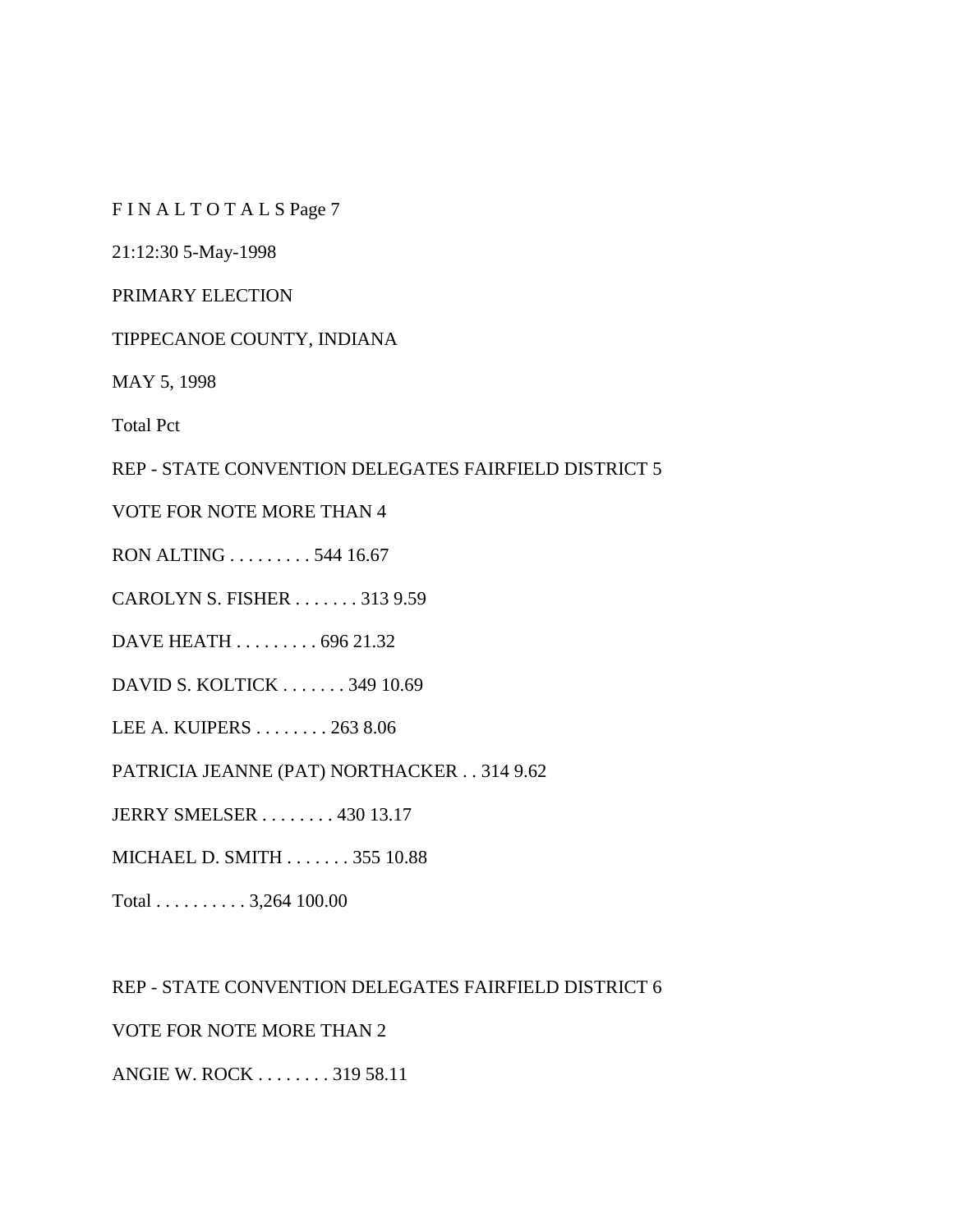MICHAEL JOSEPH SPENCER . . . . . 230 41.89

Total . . . . . . . . . . 549 100.00

REP - STATE CONVENTION DELEGATES FAIRFIELD DISTRICT 7

VOTE FOR NOTE MORE THAN 2

RUTH M. ARETZ . . . . . . . . 407 36.80

PAMELA K. (PAM) BERGLUND . . . . . 277 25.05

JULIE ALLYN COLLINS . . . . . . 150 13.56

JEROME L. WITHERED . . . . . . . 272 24.59

Total . . . . . . . . . . 1,106 100.00

REP - STATE CONVETNION DELEGATES FAIRFIELD DISTRICT 8

VOTE FOR NOTE MORE THAN 3

TINA MARIE DARLING . . . . . . . 453 32.20

ARLAN N. STAVNHEIM . . . . . . . 465 33.05

RANDALL L. VONDERHEIDE . . . . . 489 34.75

Total . . . . . . . . . . 1,407 100.00

REP - STATE CONVENTION DELEGATES WABASH DISTRICT 1

VOTE FOR NOTE MORE THAN 2

RUTH E. BORDEN . . . . . . . . 101 20.95

NED EUGENE DERHAMMER . . . . . . 111 23.03

NOLA J. GENTRY . . . . . . . . 270 56.02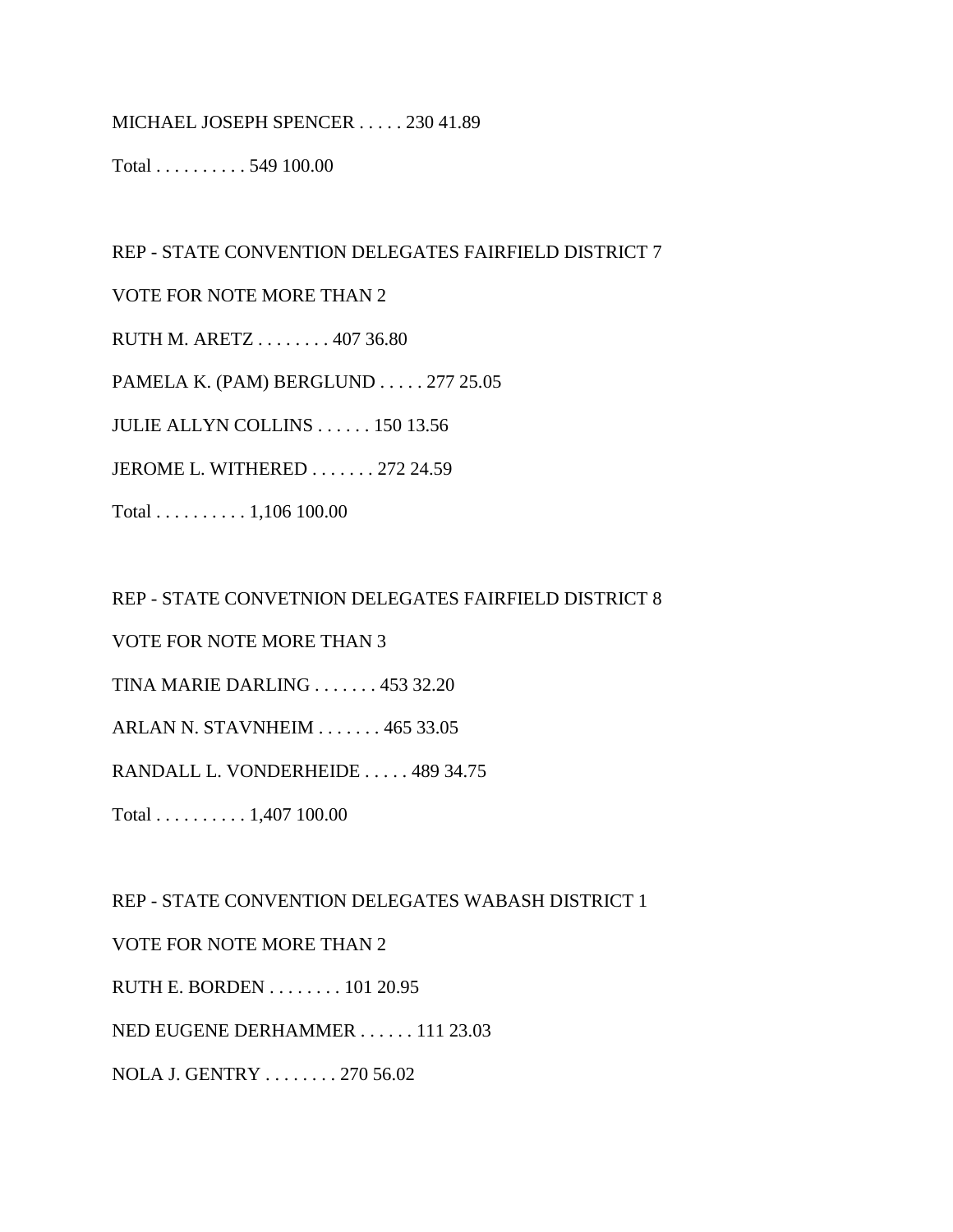Total . . . . . . . . . . 482 100.00

REP - STATE CONVENTION DELEGATE WABASH DISTRICT 2

MARK SIMPSON DAVIS . . . . . . . 220 100.00

Total . . . . . . . . . . 220 100.00

REP - STATE CONVENTION DELEGATES WABASH DISTRICT 3 VOTE FOR NOTE MORE THAN 2 RONALD L. FRUITT . . . . . . . 603 72.48 STEPHEN BRENT LOVEJOY . . . . . . 229 27.52 Total . . . . . . . . . . 832 100.00

F I N A L T O T A L S Page 8

21:12:30 5-May-1998

PRIMARY ELECTION

TIPPECANOE COUNTY, INDIANA

MAY 5, 1998

Total Pct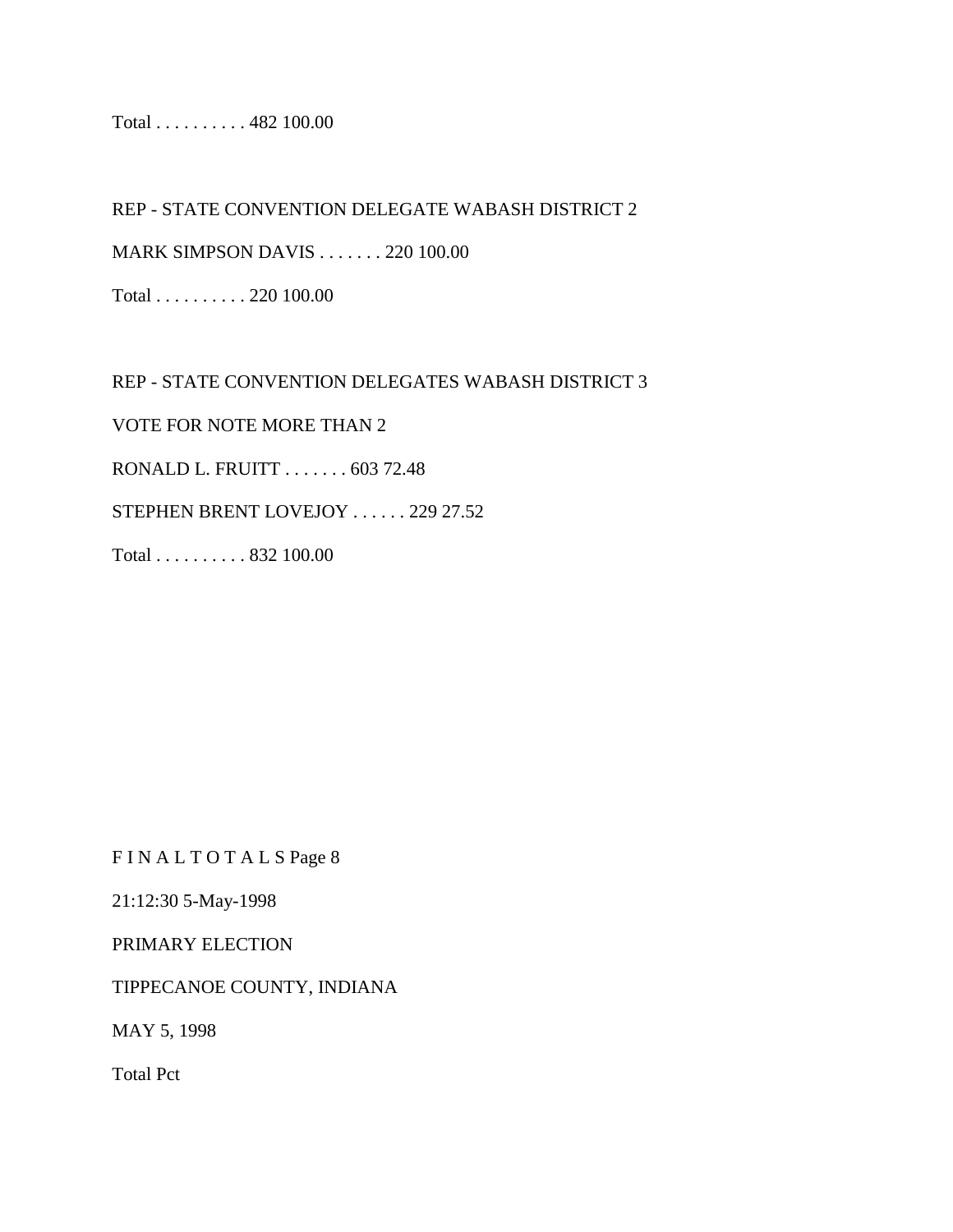### REP - STATE CONVENTION DELEGATES WABASH DISTRICT 4

VOTE FOR NOTE MORE THAN 3

PETER CHRISTIAN NULAND . . . . . 435 15.99

JUDY RHODES . . . . . . . . . 783 28.78

SUE W. SCHOLER . . . . . . . . 1,028 37.78

NORRIS WANG . . . . . . . . . 475 17.46

Total . . . . . . . . . . 2,721 100.00

#### REP - STATE CONVENTION DELEGATES WABASH DISTRICT 5

VOTE FOR NOTE MORE THAN 3

DAVID S. BYERS . . . . . . . . 661 27.94

LOIS (ELLEN) BYERS . . . . . . . 494 20.88

GREG DEAN . . . . . . . . . . 347 14.67

JON D. HELD . . . . . . . . . 367 15.51

RAY B. MERRITT . . . . . . . . 497 21.01

Total . . . . . . . . . . 2,366 100.00

REP - STATE CONVENTION DELEGATES WABASH DISTRICT 6

#### VOTE FOR NOTE MORE THAN 2

JEAN HALL . . . . . . . . . . 131 19.73

KATHLEEN HUDSON . . . . . . . . 66 9.94

PATRICIA ANN MASON . . . . . . . 254 38.25

ELEANOR J. (ELLIE) MLYNARIK . . . . 213 32.08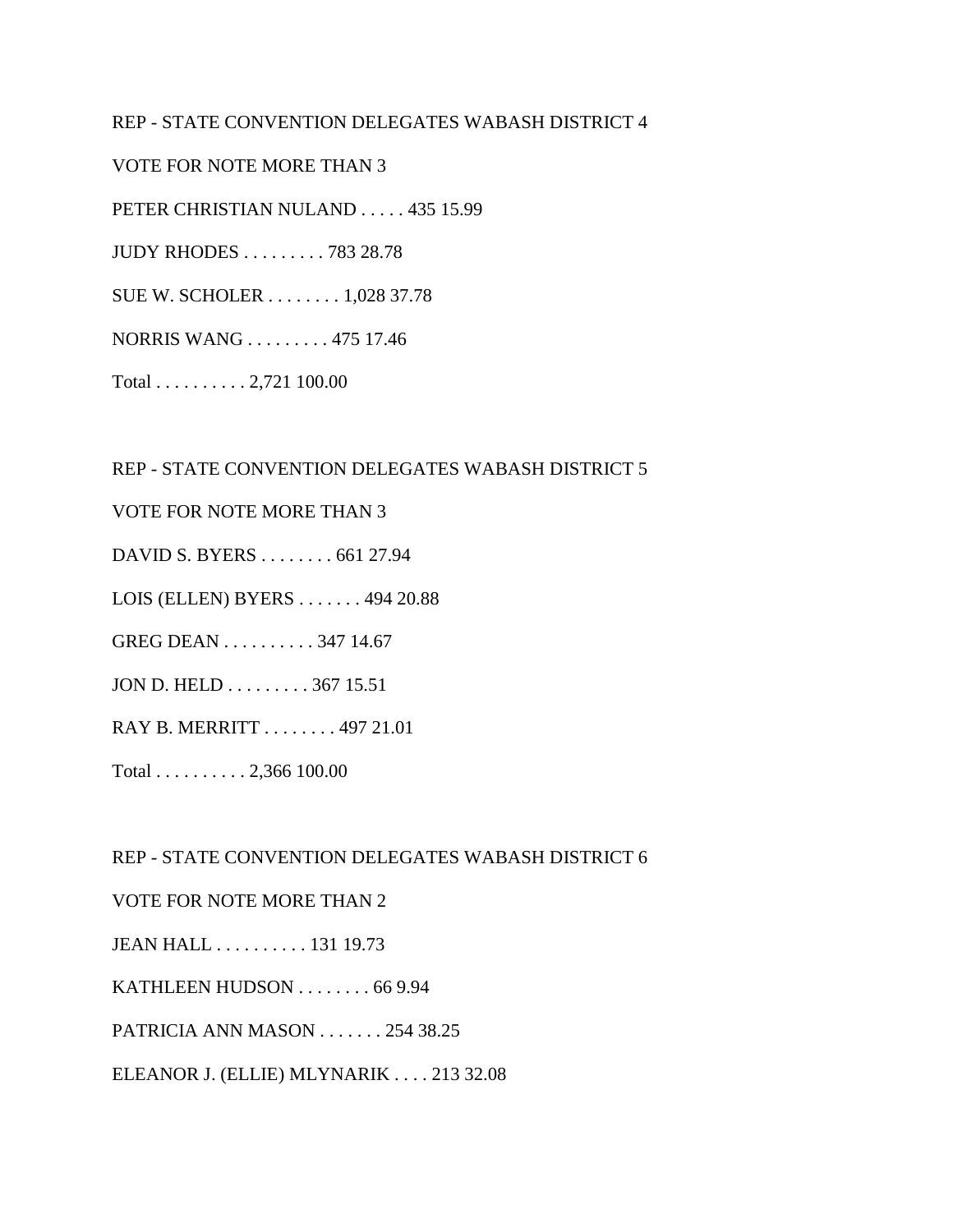Total . . . . . . . . . . 664 100.00

REP - STATE CONVENTION DELEGATES COUNTY - JACKSON, LAURAMIE,

RANDOLPH, UNION, WAYNE DISTRICT

VOTE FOR NOTE MORE THAN 3

CONNIE L. BASHAM . . . . . . . 489 16.23

WILLIAM D. HAAN . . . . . . . . 289 9.59

DON M. HUBER . . . . . . . . . 384 12.74

PAULA E. HUBER . . . . . . . . 170 5.64

BOB MCKEE . . . . . . . . . . 548 18.19

TOM NIDIFFER . . . . . . . . . 302 10.02

RUTH E. SHEDD . . . . . . . . 580 19.25

ROBERT L. SHOAF . . . . . . . . 251 8.33

Total . . . . . . . . . . 3,013 100.00

REP - STATE CONVENTION DELEGATE SHELBY DISTRICT SHELBY 1 & 2

KARL E. RUTHERFORD . . . . . . . 341 100.00

Total . . . . . . . . . . 341 100.00

REP - STATE CONVENTION DELEGATES COUNTY - PERRY, SHEFFIELD,

WASHINGTON DISTRICT

VOTE FOR NOTE MORE THAN 4

S. RUTH DAVIDSON . . . . . . . 1,042 20.01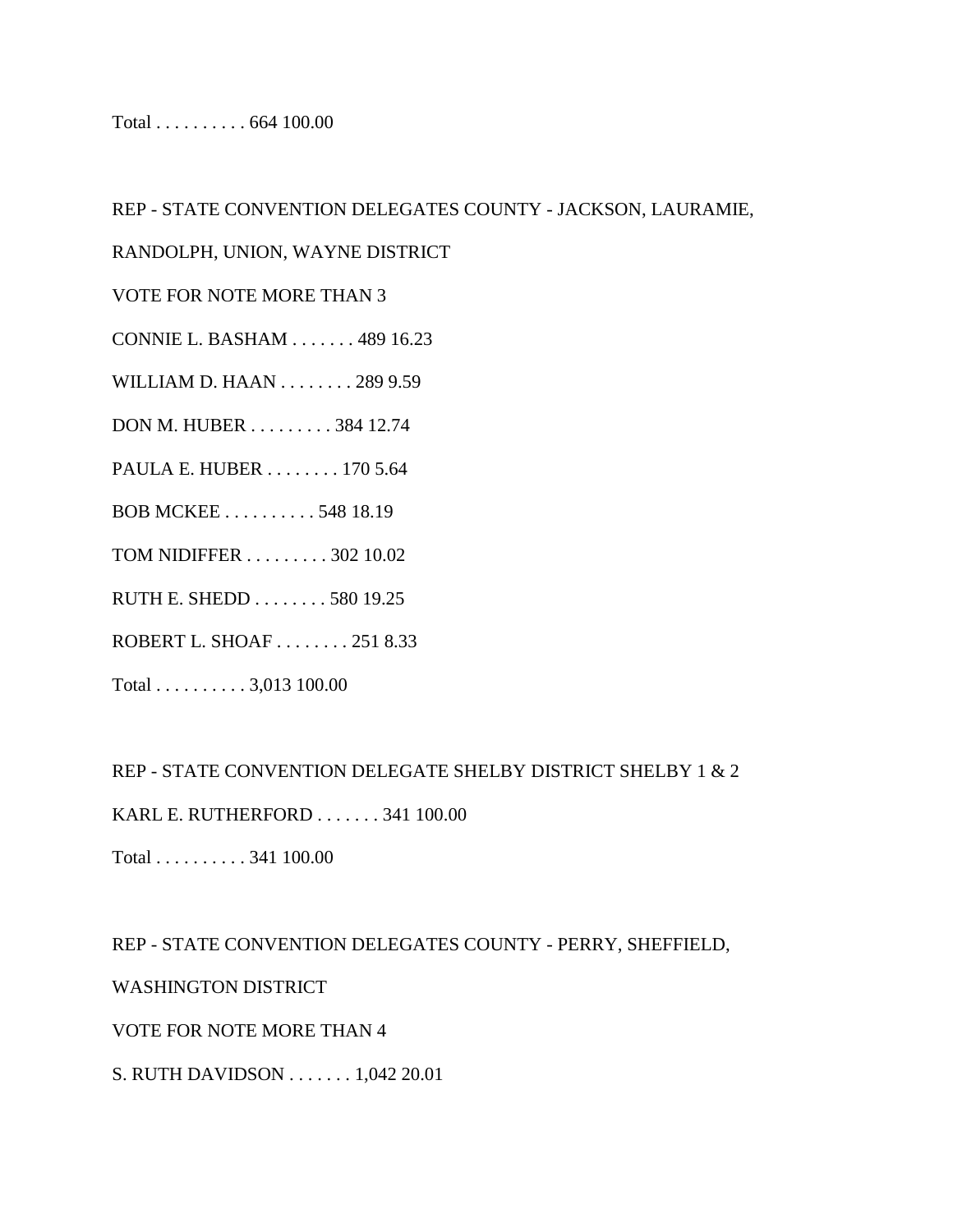LEWIS JAY BEELER . . . . . . . 588 11.29

ALAN R. KEMPER . . . . . . . . 933 17.91

JOHN L. KNOCHEL . . . . . . . . 1,094 21.01

RICHARD WILSON (RICK) MILLER . . . 389 7.47

DENNIS GLENN (DENNY) SMITH . . . . 504 9.68

MARALYN DELIGHT TURNER . . . . . 658 12.63

Total . . . . . . . . . . 5,208 100.00

F I N A L T O T A L S Page 9

21:12:30 5-May-1998

PRIMARY ELECTION

TIPPECANOE COUNTY, INDIANA

MAY 5, 1998

Total Pct

REP - STATE CONVENTION DELEGATES TIPPECANOE DISTRICT

VOTE FOR NOTE MORE THAN 2

PATRICIA SLAVENS GARROTT . . . . . 433 35.93

CY GERDE . . . . . . . . . . 163 13.53

STEPHEN LYNN MURRAY . . . . . . 244 20.25

PAUL A. SLAVENS . . . . . . . . 365 30.29

Total . . . . . . . . . . 1,205 100.00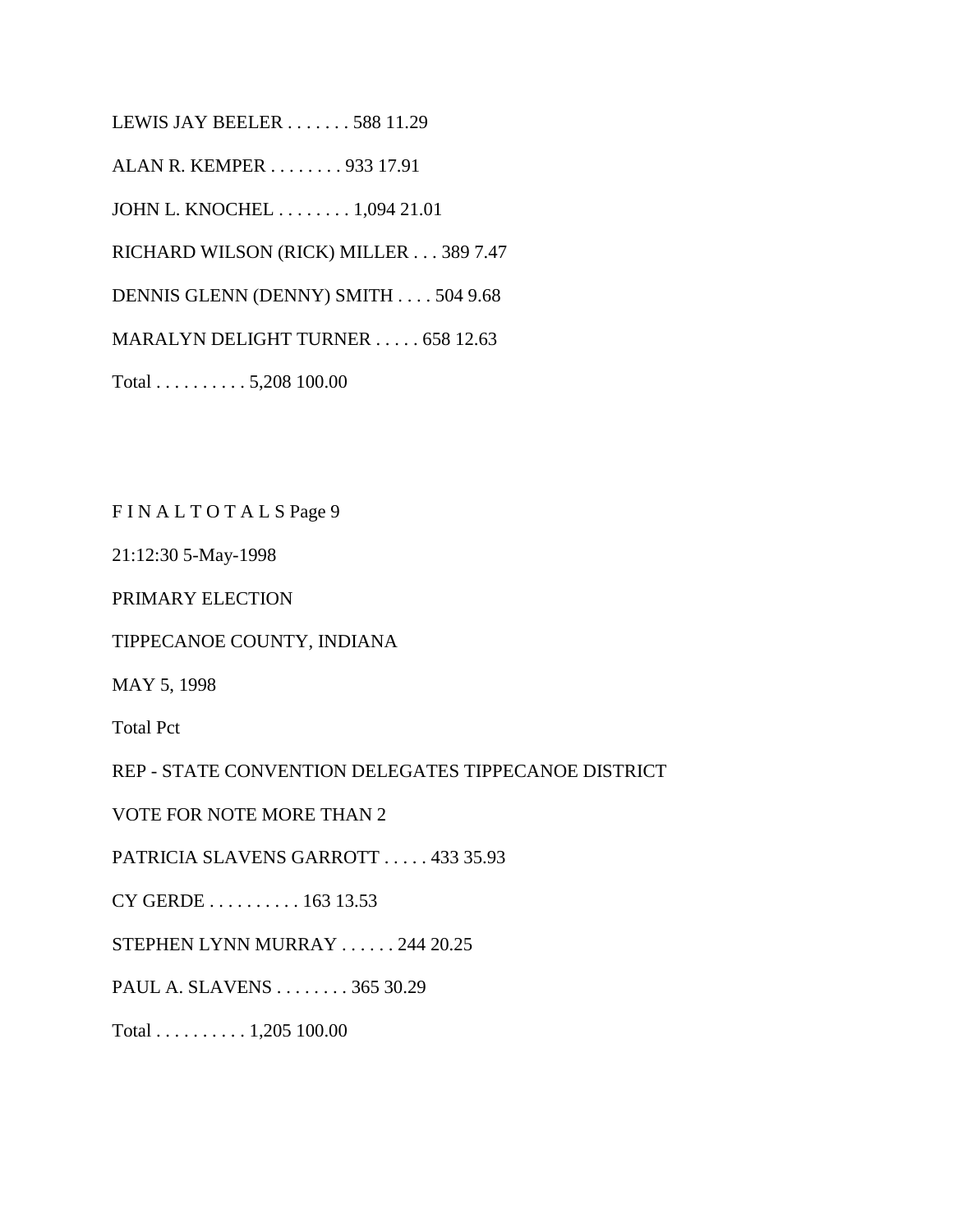### REP - STATE CONVENTION DELEGATES WEA DISTRICT 1

VOTE FOR NOTE MORE THAN 3

WILLIAM (SMOKEY) ANDERSON . . . . 496 19.23

DONNA HART AVOLT . . . . . . . 392 15.20

MARGARET K. BELL . . . . . . . 653 25.32

DAVE MURTAUGH . . . . . . . . 791 30.67

VICKIE KAY OSWALT . . . . . . . 247 9.58

Total . . . . . . . . . . 2,579 100.00

REP - STATE CONVENTION DELEGATES WEA DISTRICT 2

VOTE FOR NOTE MORE THAN 2

JACK HIGH . . . . . . . . . . 214 37.28

MARLENE MATTOX-BROWN . . . . . . 129 22.47

HOWARD L. MICKLEY . . . . . . . 88 15.33

KENNETH RAY RUNCK . . . . . . . 143 24.91

Total . . . . . . . . . . 574 100.00

REP - STATE CONVENTION DELEGATES WEA DISTRICT 3

VOTE FOR NOTE MORE THAN 2

MATTHEW FREDERICK KOEHLER . . . . 439 49.94

DENNIS D. PROBASCO . . . . . . . 440 50.06

Total . . . . . . . . . . 879 100.00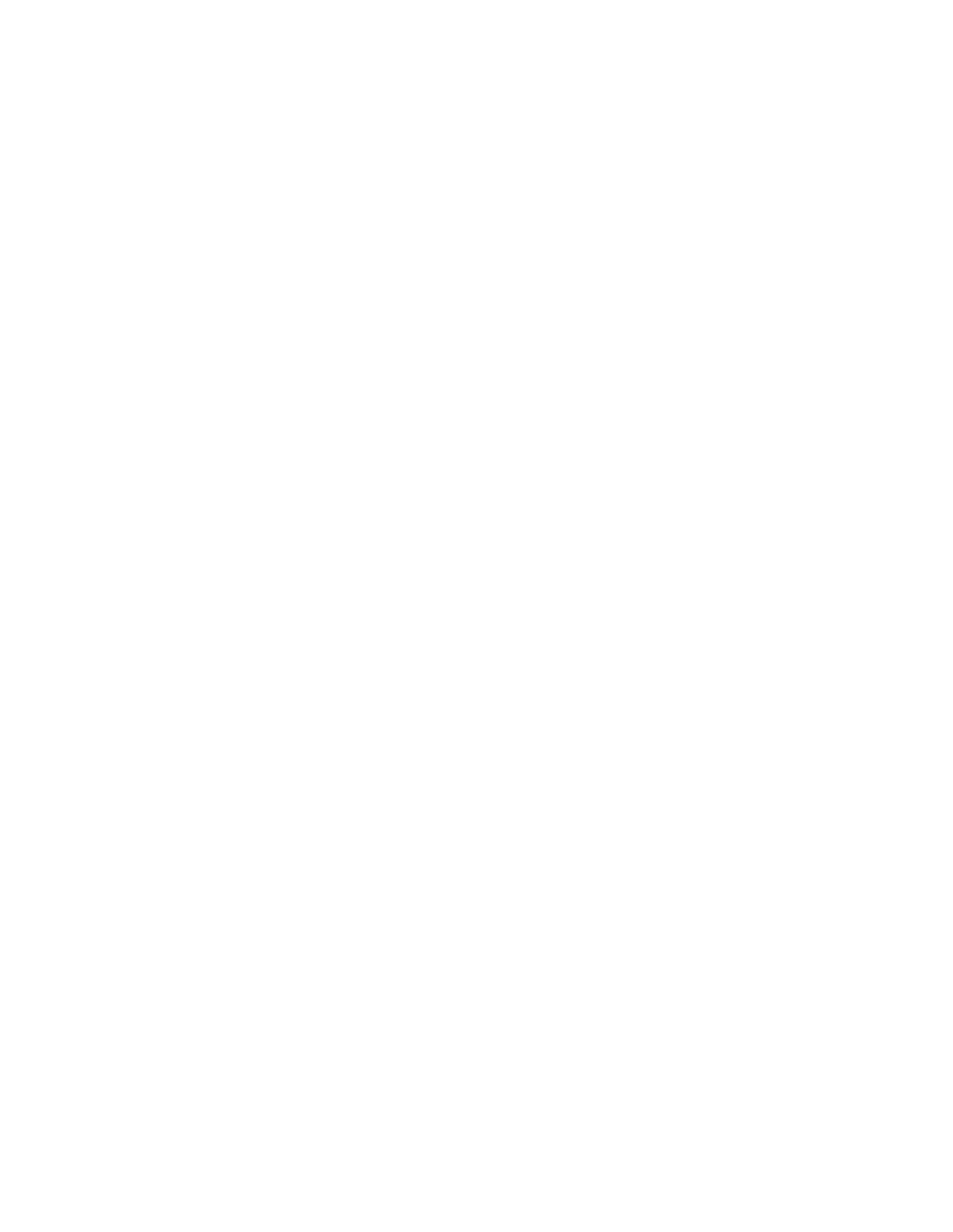F I N A L T O T A L S Page 10

21:12:30 5-May-1998

PRIMARY ELECTION

TIPPECANOE COUNTY, INDIANA

MAY 5, 1998

Total Pct

DEM - UNITED STATES SENATOR

EVAN BAYH . . . . . . . . . . 2,567 100.00

Total . . . . . . . . . . 2,567 100.00

DEM - UNITED STATES REPRESENTATIVE 7TH DISTRICT

SAMUEL (DUTCH) HILLENBURG . . . . 1,249 100.00

Total . . . . . . . . . . 1,249 100.00

DEM - STATE SENATOR 22ND DISTRICT

JAMES F. RIEHLE . . . . . . . . 1,795 100.00

Total . . . . . . . . . . 1,795 100.00

DEM - STATE SENATOR 23RD DISTRICT

DOUGLAS F. SHELBY . . . . . . . 107 100.00

Total . . . . . . . . . . 107 100.00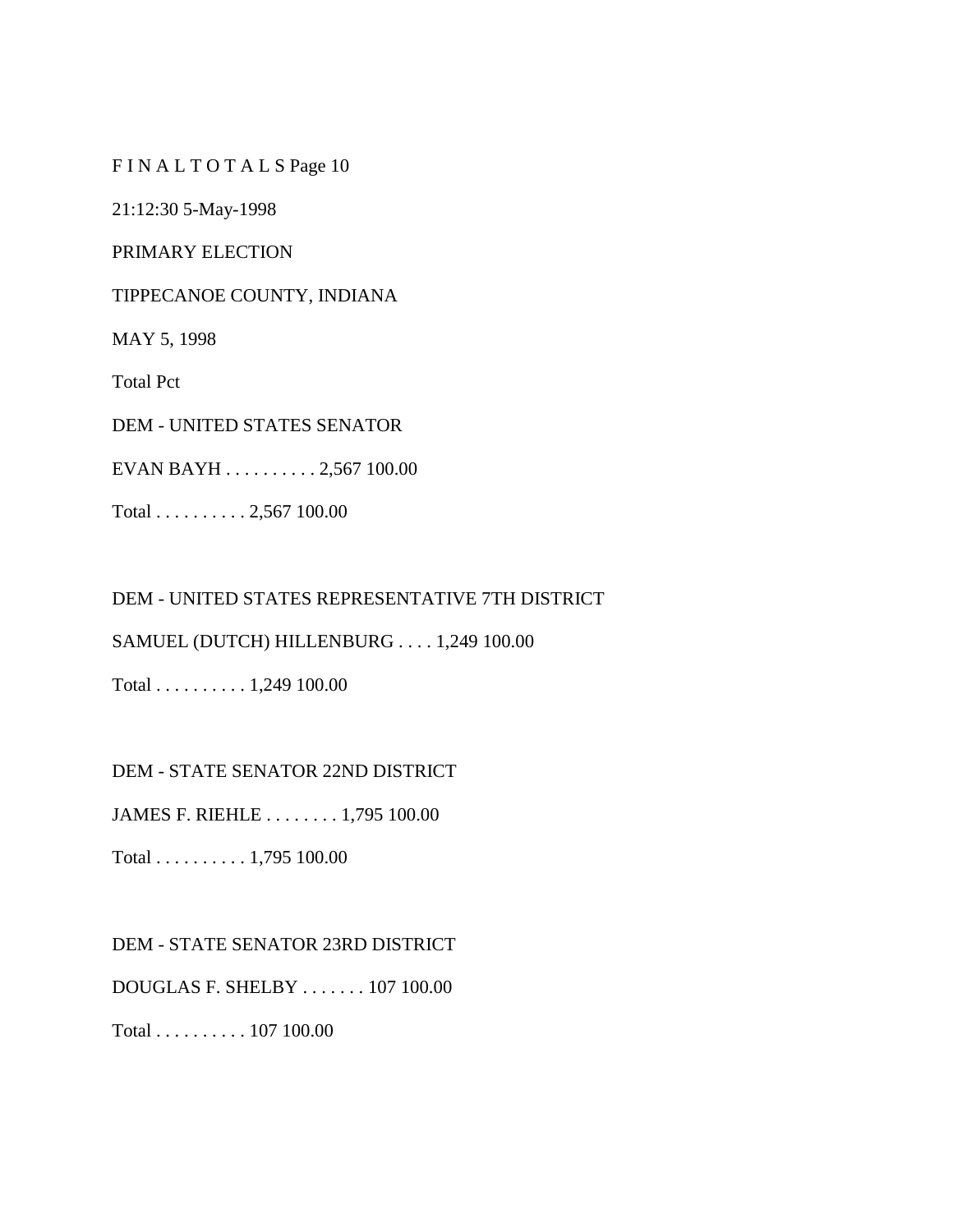### DEM - STATE REPRESENTATIVE 25TH DISTRICT

CLAIRE LEUCK . . . . . . . . . 10 100.00

Total . . . . . . . . . . 10 100.00

DEM - STATE REPRESENTATIVE 26TH DISTRICT

JEFFREY L. CLAPPER . . . . . . . 550 100.00

Total . . . . . . . . . . 550 100.00

DEM - STATE REPRESENTATIVE 27TH DISTRICT

SHEILA J. KLINKER . . . . . . . 1,146 100.00

Total . . . . . . . . . . 1,146 100.00

DEM - STATE REPRESENTATIVE 41ST DISTRICT

### NO CANDIDATE FILED

Total  $\ldots \ldots \ldots 0$ 

### DEM - JUDGE OF THE SUPERIOR COURT 3RD JUDICIAL DISTRICT

### NO CANDIDATE FILED

Total  $\dots \dots \dots 0$ 

DEM - PROSECUTING ATTORNEY 23RD JUDICIAL DISTRICT

NO CANDIDATE FILED

Total  $\ldots \ldots \ldots 0$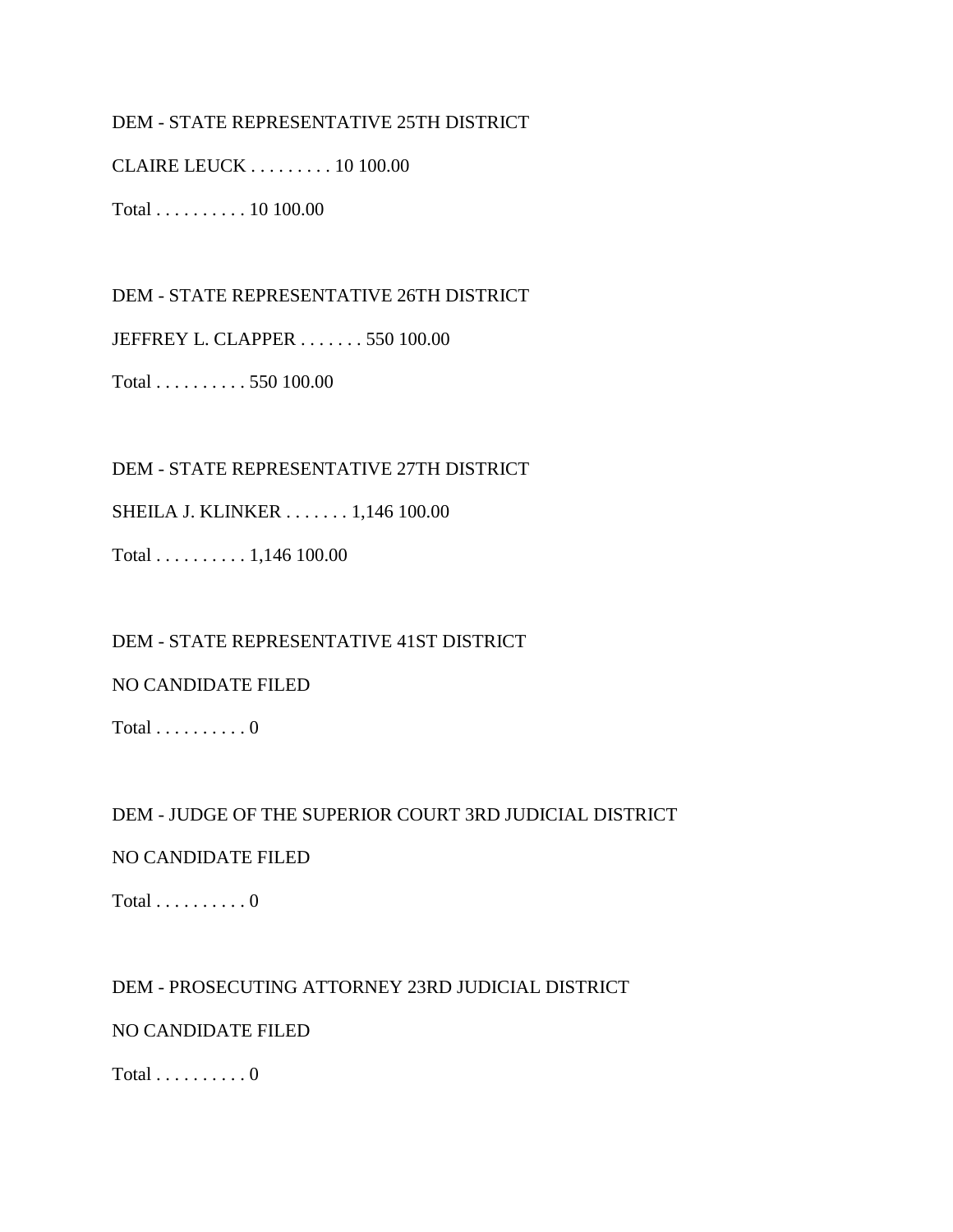# DEM - CLERK OF THE CIRCUIT COURT

NO CANDIDATE FILED

 $Total \ldots \ldots \ldots 0$ 

DEM - COUNTY AUDITOR

NO CANDIDATE FILED

Total  $\dots \dots \dots 0$ 

#### DEM - COUNTY RECORDER

#### NO CANDIDATE FILED

Total  $\ldots \ldots \ldots 0$ 

F I N A L T O T A L S Page 11

21:12:30 5-May-1998

### PRIMARY ELECTION

### TIPPECANOE COUNTY, INDIANA

MAY 5, 1998

Total Pct

DEM - COUNTY SHERIFF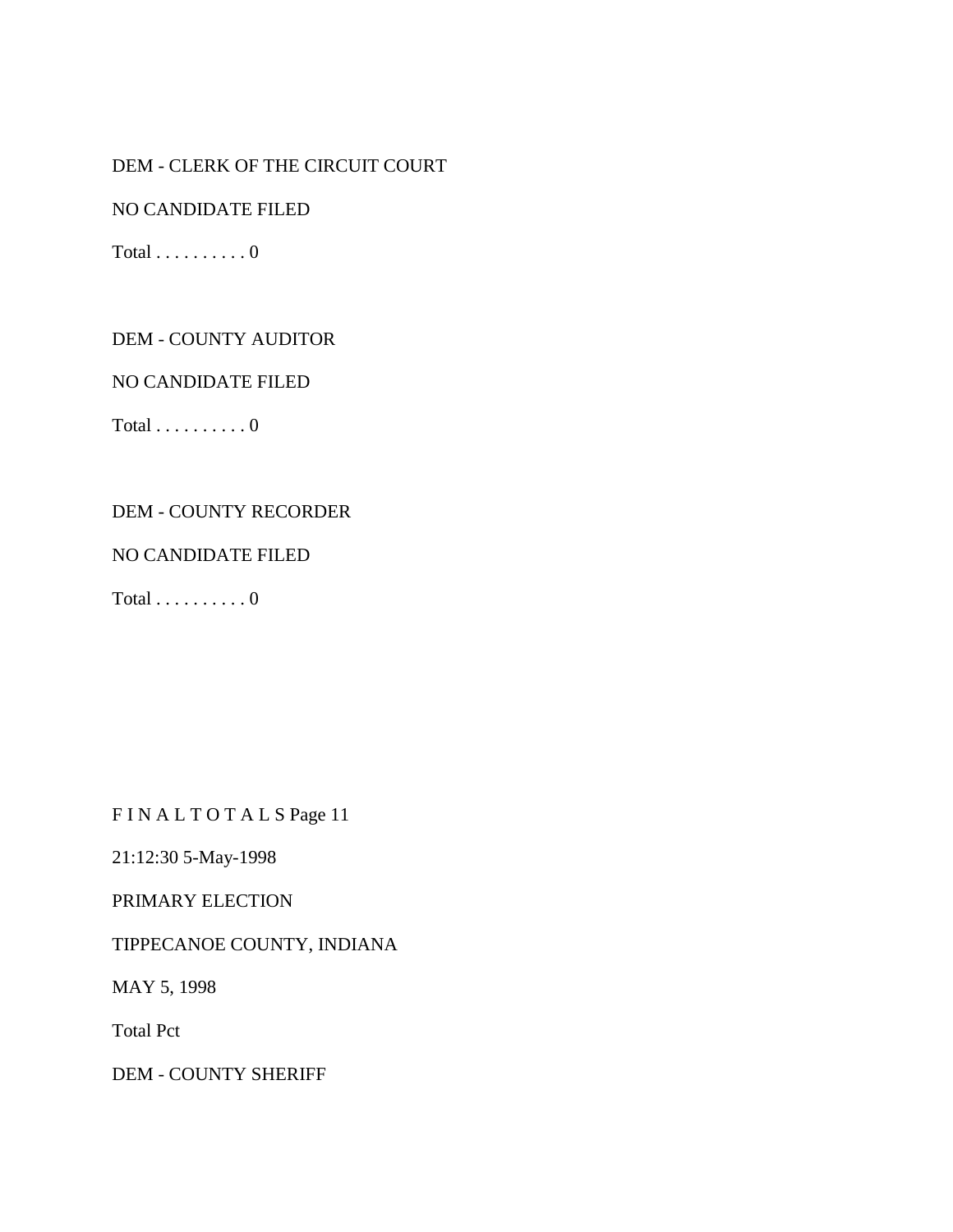### NO CANDIDATE FILED

Total  $\dots \dots \dots 0$ 

### DEM - COUNTY ASSESSOR

### NO CANDIDATE FILED

Total  $\dots \dots \dots 0$ 

### DEM - COUNTY COMMISSIONER DISTRICT 1

### NO CANDIDATE FILED

Total  $\dots \dots \dots 0$ 

### DEM - COUNTY COUNCIL DISTRICT 1

### NO CANDIDATE FILED

Total  $\ldots \ldots \ldots 0$ 

### DEM - COUNTY COUNCIL DISTRICT 2

### NO CANDIDATE FILED

Total  $\dots \dots \dots 0$ 

### DEM - COUNTY COUNCIL DISTRICT 3

NICHOLAS PERRY . . . . . . . . 626 100.00

Total . . . . . . . . . . 626 100.00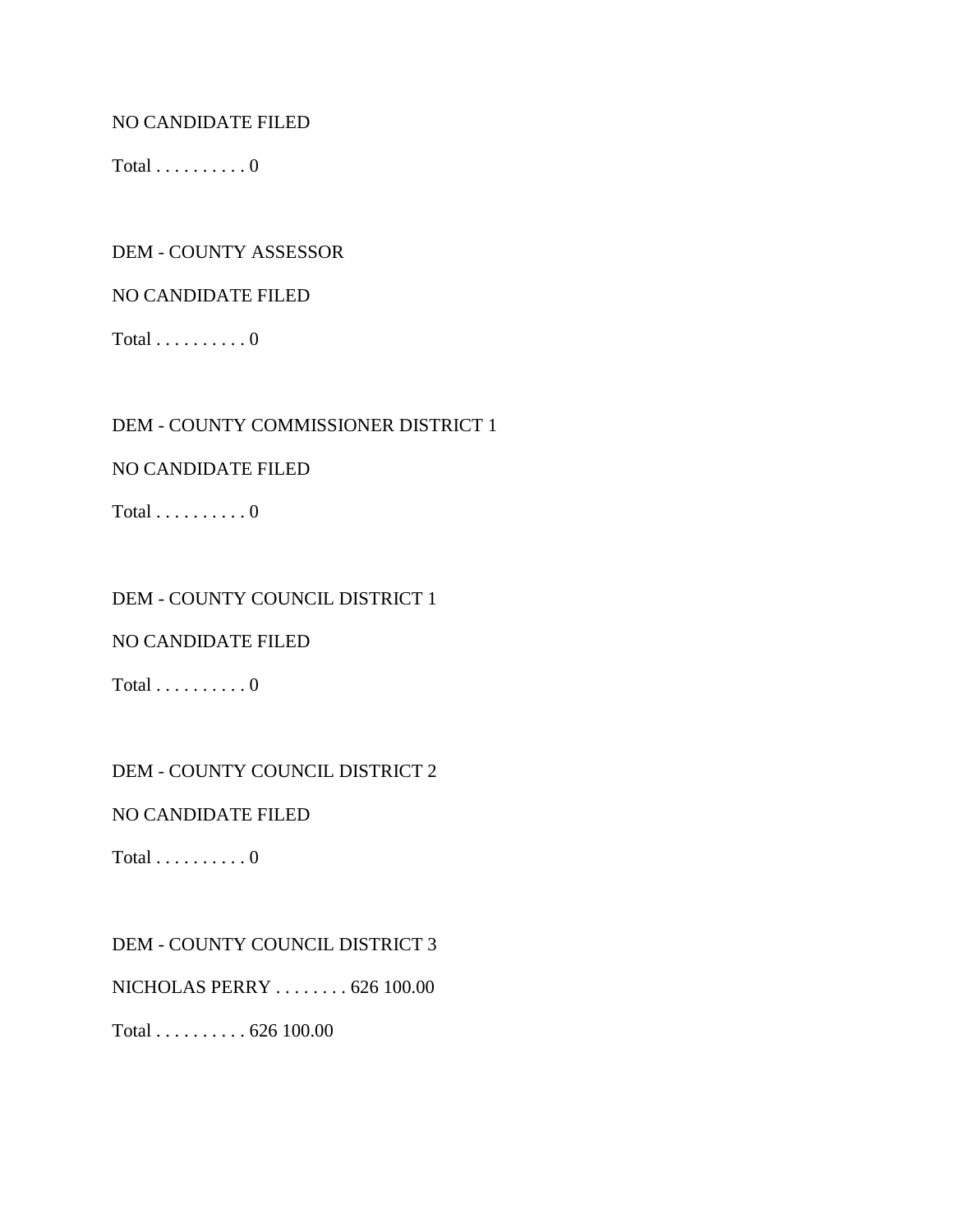### DEM - COUNTY COUNCIL DISTRICT 4

### NO CANDIDATE FILED

Total  $\dots \dots \dots 0$ 

DEM - TOWNSHIP ASSESSOR FAIRFIELD TOWNSHIP

### NO CANDIDATE FILED

Total  $\ldots \ldots \ldots 0$ 

### DEM - TOWNSHIP TRUSTEE FAIRFIELD TOWNSHIP

### NO CANDIDATE FILED

 $Total \ldots \ldots \ldots 0$ 

### DEM - TOWNSHIP BOARD FAIRFIELD TOWNSHIP

### VOTE FOR NOTE MORE THAN 3

### NO CANDIDATE FILED

 $Total \ldots \ldots \ldots 0$ 

DEM - TOWNSHIP ASSESSOR WABASH TOWNSHIP

### NO CANDIDATE FILED

Total  $\dots \dots \dots 0$ 

### DEM - TOWNSHIP TRUSTEE WABASH TOWNSHIP

### NO CANDIDATE FILED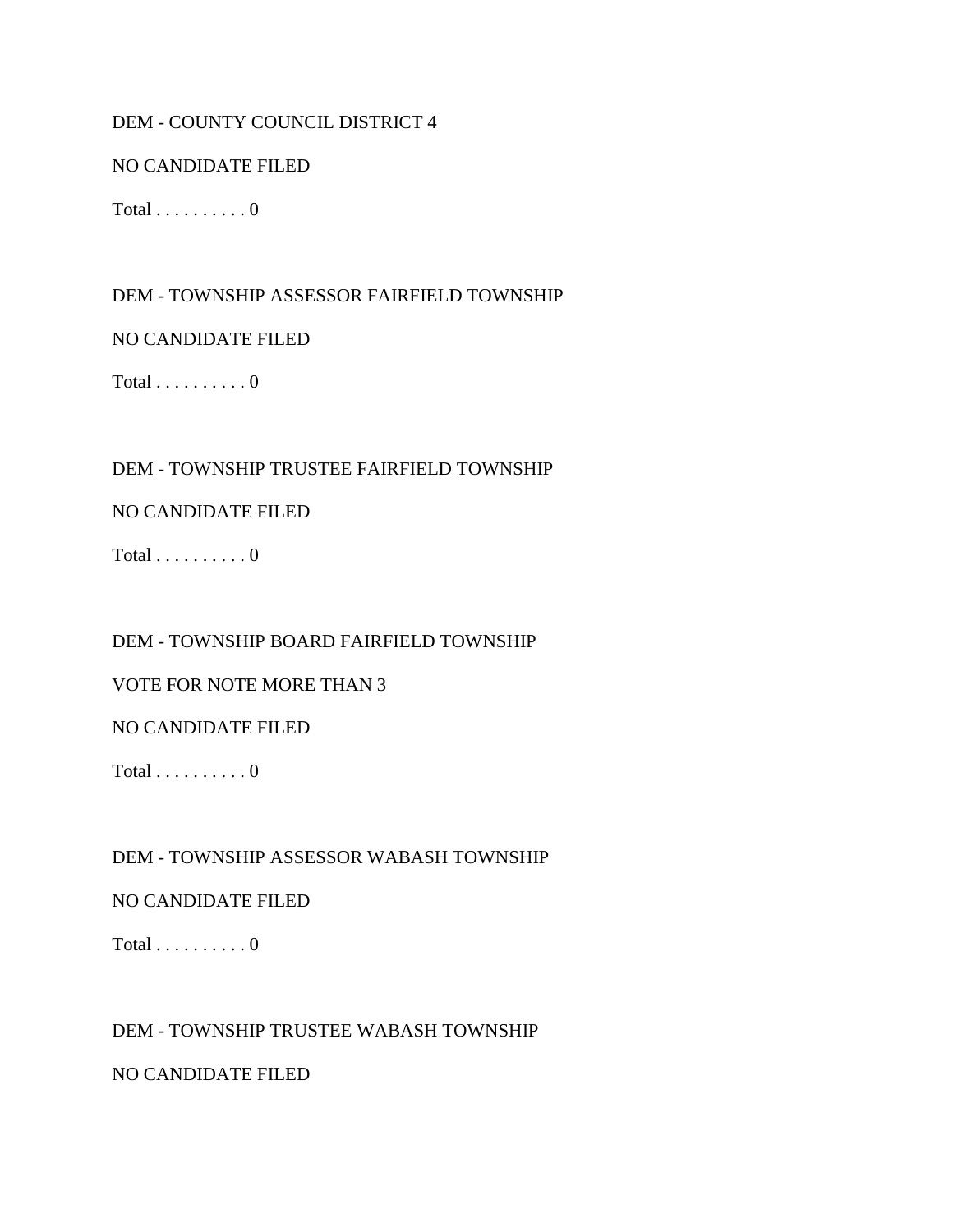Total  $\ldots \ldots \ldots 0$ 

DEM - TOWNSHIP BOARD WABASH TOWNSHIP

VOTE FOR NOTE MORE THAN 3

NO CANDIDATE FILED

Total  $\dots \dots \dots 0$ 

F I N A L T O T A L S Page 12

21:12:30 5-May-1998

PRIMARY ELECTION

TIPPECANOE COUNTY, INDIANA

MAY 5, 1998

Total Pct

DEM - TOWNSHIP TRUSTEE JACKSON TOWNSHIP

NO CANDIDATE FILED

Total  $\dots \dots \dots 0$ 

DEM - TOWNSHIP BOARD JACKSON TOWNSHIP

### VOTE FOR NOTE MORE THAN 3

NO CANDIDATE FILED

Total  $\dots \dots \dots 0$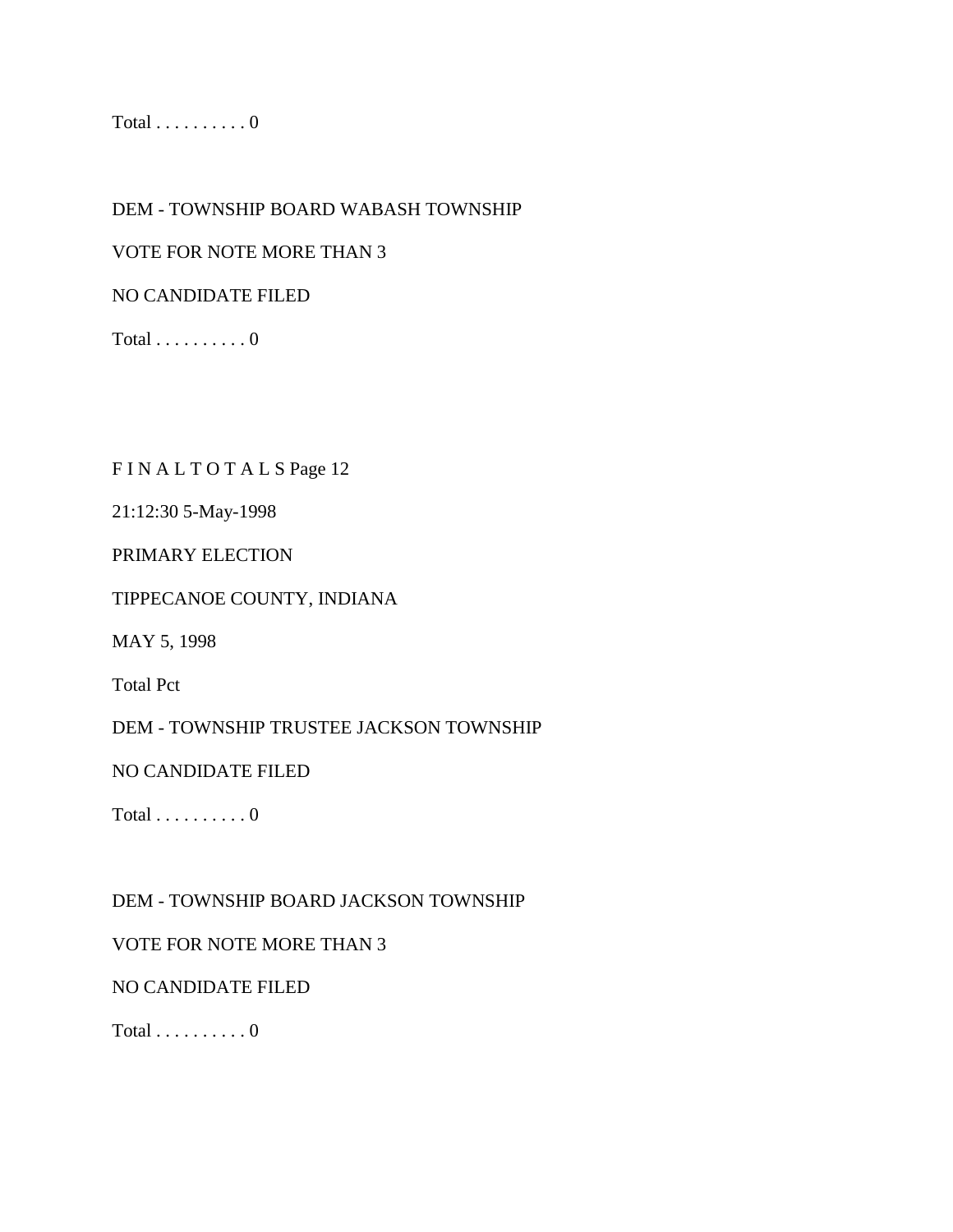### DEM - TOWNSHIP TRUSTEE LAURAMIE TOWNSHIP

### NO CANDIDATE FILED

Total  $\ldots \ldots \ldots 0$ 

### DEM - TOWNSHIP BOARD LAURAMIE TOWNSHIP

#### VOTE FOR NOTE MORE THAN 3

#### NO CANDIDATE FILED

 $Total \ldots \ldots \ldots 0$ 

### DEM - TOWNSHIP TRUSTEE PERRY TOWNSHIP

#### NO CANDIDATE FILED

Total  $\ldots \ldots \ldots 0$ 

#### DEM - TOWNSHIP BOARD PERRY TOWNSHIP

#### VOTE FOR NOTE MORE THAN 3

### NO CANDIDATE FILED

 $Total \ldots \ldots \ldots 0$ 

### DEM - TOWNSHIP TRUSTEE RANDOLPH TOWNSHIP

#### NO CANDIDATE FILED

Total  $\dots \dots \dots 0$ 

#### DEM - TOWNSHIP BOARD RANDOLPH TOWNSHIP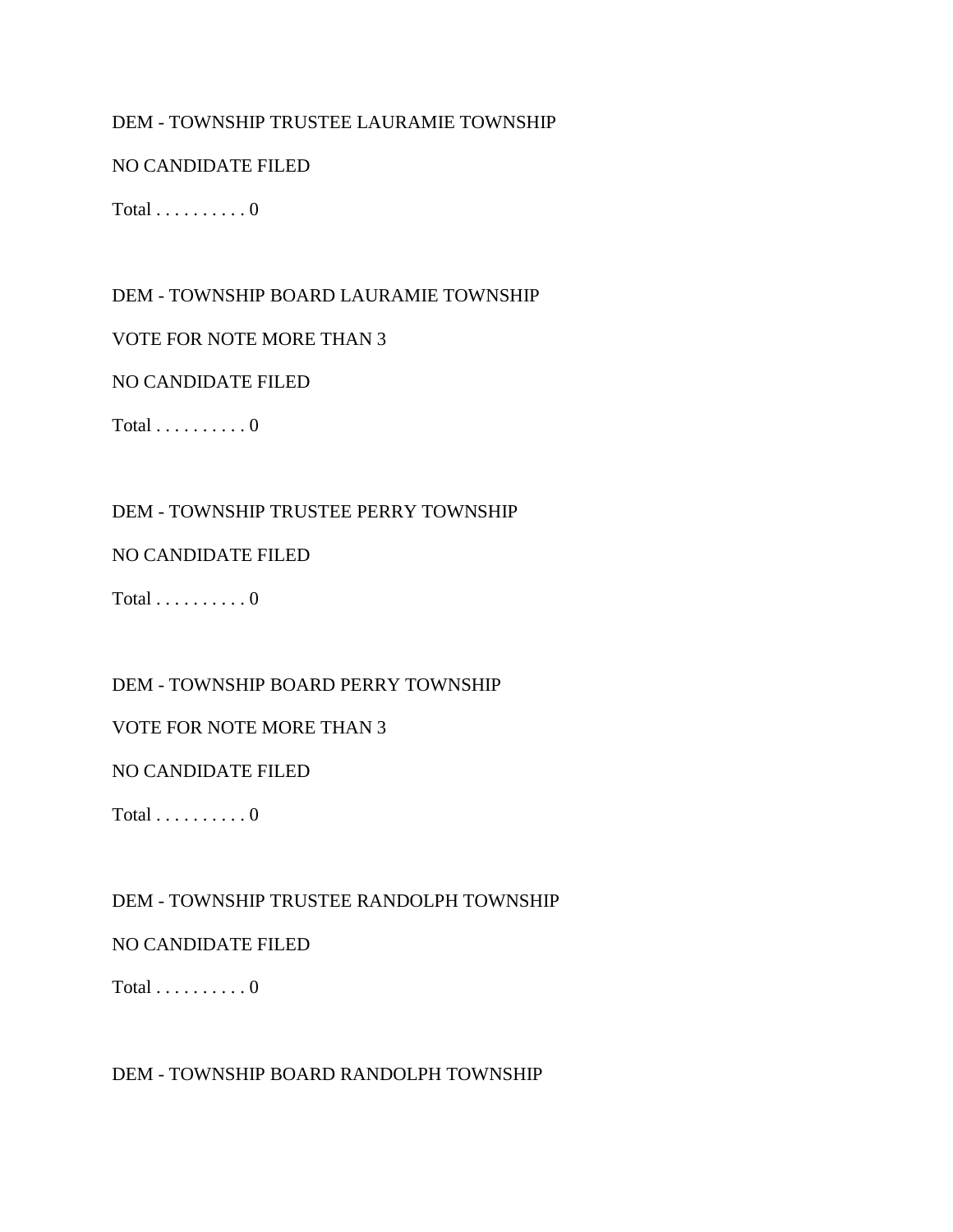### VOTE FOR NOTE MORE THAN 3

### NO CANDIDATE FILED

Total  $\dots \dots \dots 0$ 

DEM - TOWNSHIP TRUSTEE SHEFFIELD TOWNSHIP

NO CANDIDATE FILED

Total  $\ldots \ldots \ldots 0$ 

### DEM - TOWNSHIP BOARD SHEFFIELD TOWNSHIP

### VOTE FOR NOTE MORE THAN 3

NO CANDIDATE FILED

Total  $\dots \dots \dots 0$ 

DEM - TOWNSHIP TRUSTEE SHELBY TOWNSHIP

### NO CANDIDATE FILED

 $Total \ldots \ldots \ldots 0$ 

DEM - TOWNSHIP BOARD SHELBY TOWNSHIP

### VOTE FOR NOTE MORE THAN 3

### NO CANDIDATE FILED

Total  $\dots \dots \dots 0$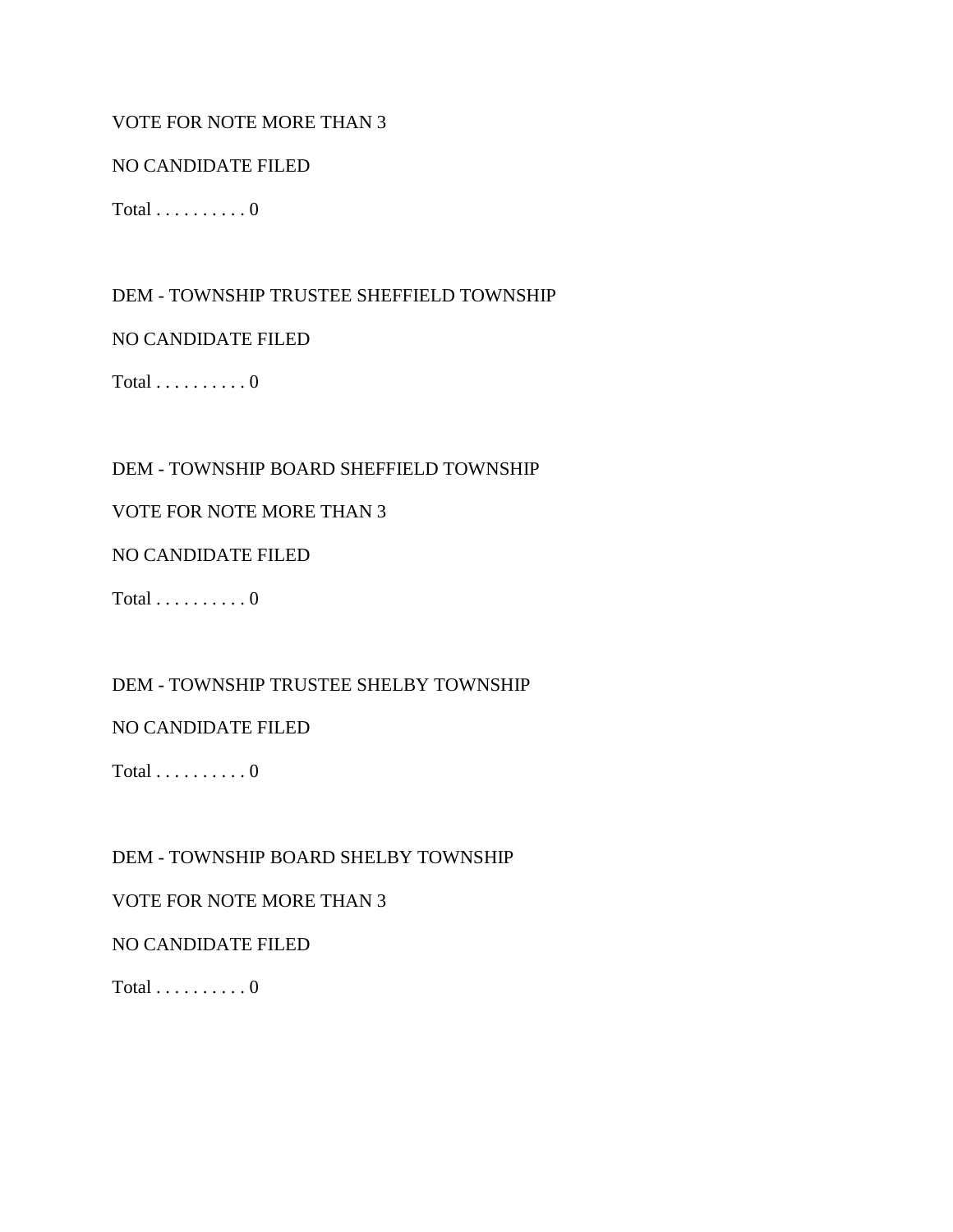FIN ALTOTAL SPage 13

21:12:30 5-May-1998

PRIMARY ELECTION

TIPPECANOE COUNTY, INDIANA

MAY 5, 1998

Total Pct

DEM - TOWNSHIP TRUSTEE TIPPECANOE TOWNSHIP

### NO CANDIDATE FILED

Total  $\ldots \ldots \ldots 0$ 

DEM - TOWNSHIP BOARD TIPPECANOE TOWNSHIP

VOTE FOR NOTE MORE THAN 3

HAROLD (RED) STRANGE . . . . . . 110 100.00

Total . . . . . . . . . . 110 100.00

DEM - TOWNSHIP TRUSTEE UNION TOWNSHIP

NO CANDIDATE FILED

Total  $\ldots \ldots \ldots 0$ 

DEM - TOWNSHIP BOARD UNION TOWNSHIP

VOTE FOR NOTE MORE THAN 3

NO CANDIDATE FILED

Total  $\ldots \ldots \ldots 0$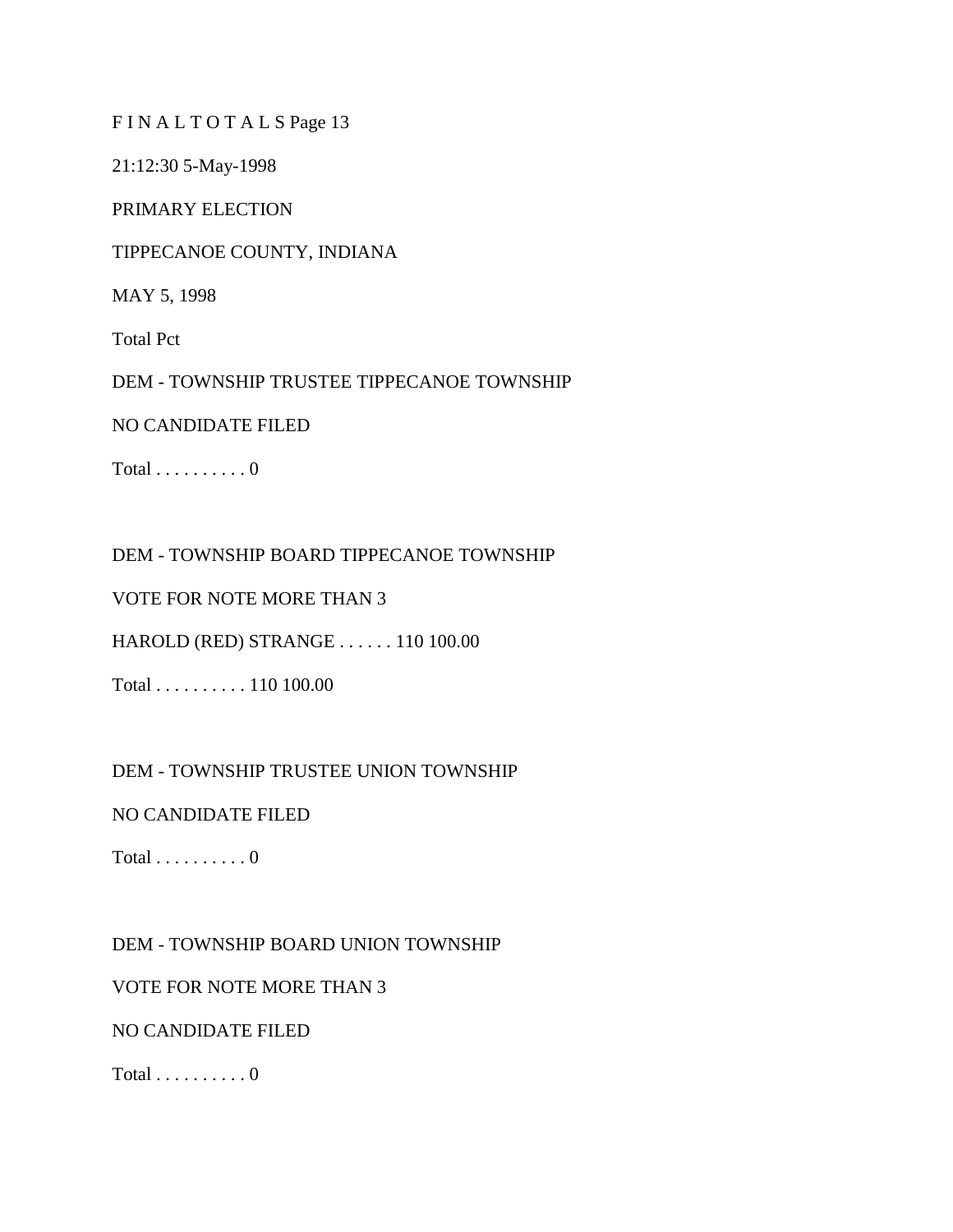# DEM - TOWNSHIP TRUSTEE WASHINGTON TOWNSHIP

### NO CANDIDATE FILED

 $Total \ldots \ldots \ldots 0$ 

# DEM - TOWNSHIP BOARD WASHINGTON TOWNSHIP

# VOTE FOR NOTE MORE THAN 3

# NO CANDIDATE FILED

Total  $\ldots \ldots \ldots 0$ 

# DEM - TOWNSHIP TRUSTEE WAYNE TOWNSHIP

### NO CANDIDATE FILED

Total  $\dots \dots \dots 0$ 

# DEM - TOWNSHIP BOARD WAYNE TOWNSHIP

### VOTE FOR NOTE MORE THAN 3

### NO CANDIDATE FILED

Total  $\ldots \ldots \ldots 0$ 

# DEM - TOWNSHIP ASSESSOR WEA TOWNSHIP

### NO CANDIDATE FILED

Total  $\dots \dots \dots 0$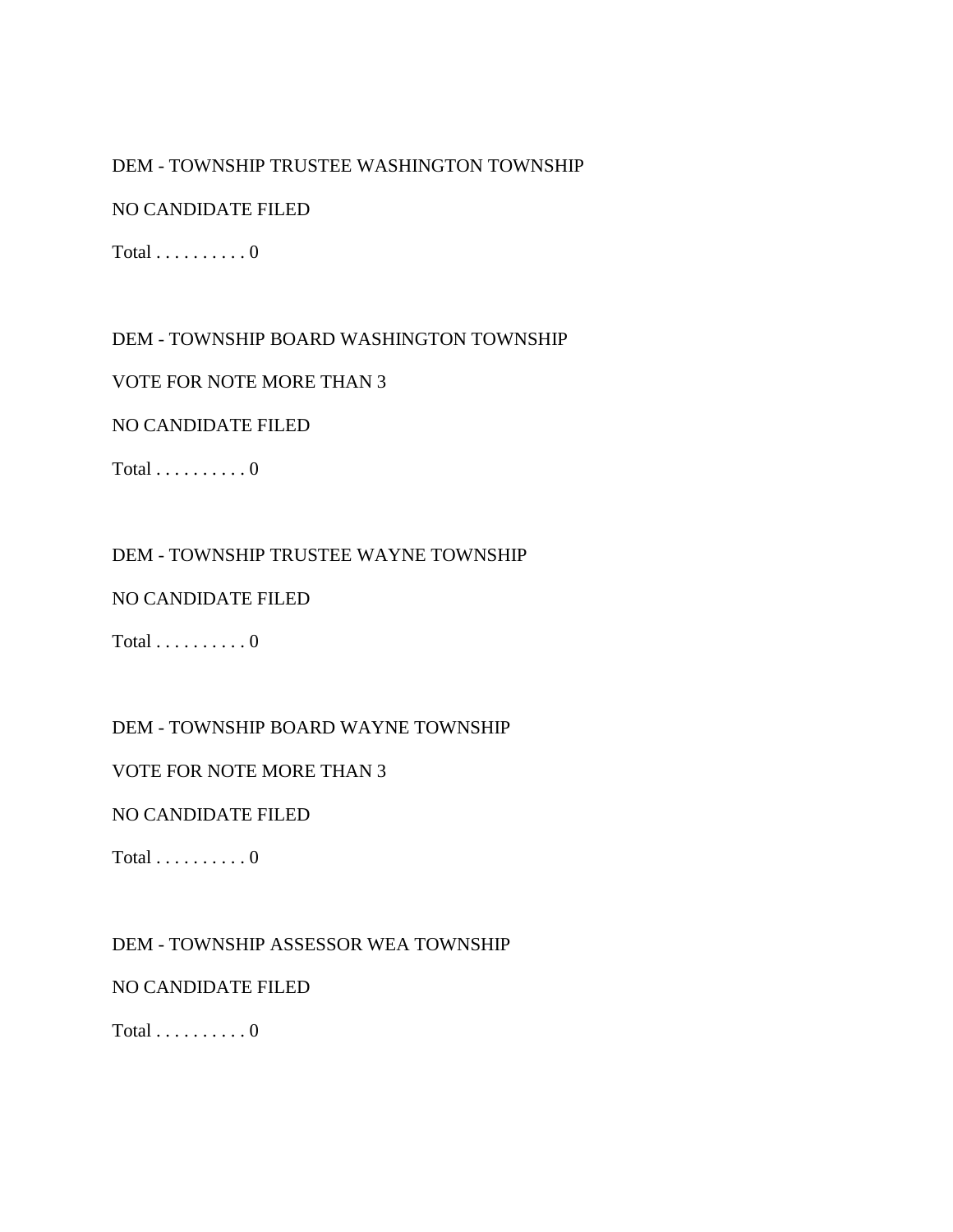### DEM - TOWNSHIP TRUSTEE WEA TOWNSHIP

### NO CANDIDATE FILED

Total  $\dots \dots \dots 0$ 

### DEM - TOWNSHIP BOARD WEA TOWNSHIP

VOTE FOR NOTE MORE THAN 3

LLOYD J. (PETE) FIDLER . . . . . 305 100.00

Total . . . . . . . . . . 305 100.00

### DEM - SHADELAND TOWN BOARD DISTRICT #1

#### NO CANDIDATE FILED

Total  $\ldots \ldots \ldots 0$ 

FIN ALTOTALS Page 14

21:12:30 5-May-1998

### PRIMARY ELECTION

TIPPECANOE COUNTY, INDIANA

MAY 5, 1998

Total Pct

DEM - SHADELAND TOWN BOARD DISTRICT #2

NO CANDIDATE FILED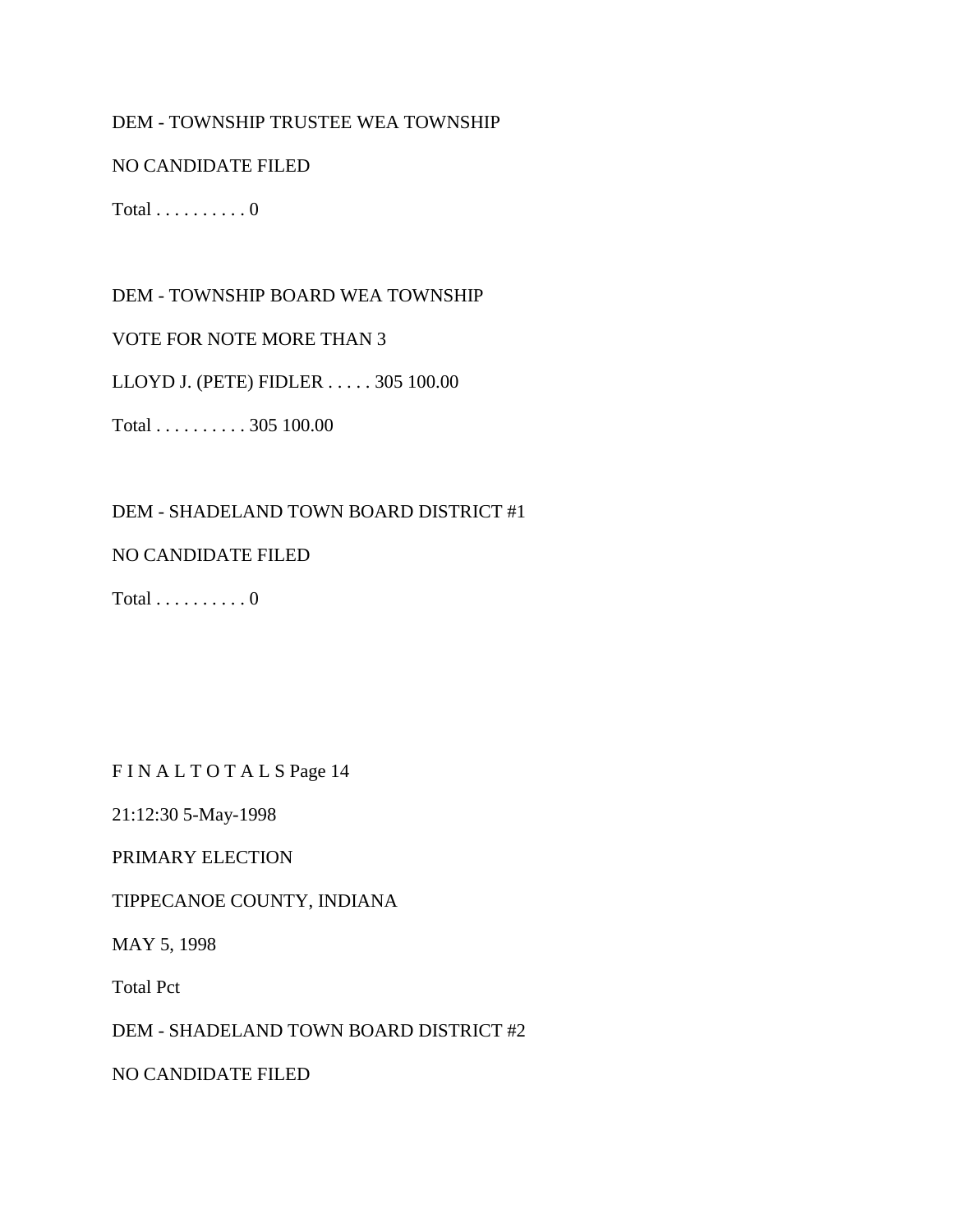Total  $\ldots \ldots \ldots 0$ 

DEM - SHADELAND TOWN BOARD DISTRICT #3

NO CANDIDATE FILED

Total  $\dots\dots\dots0$ 

### DEM - SHADELAND TOWN BOARD DISTRICT #4

NO CANDIDATE FILED

Total  $\ldots \ldots \ldots 0$ 

DEM - STATE CONVENTION DELEGATES FAIRFIELD DISTRICT 1

VOTE FOR NOTE MORE THAN 2

CHARLES (CHUCK) N. WEIS . . . . . 87 100.00

Total . . . . . . . . . . 87 100.00

DEM - STATE CONVENTION DELEGATES FAIRFIELD DISTRICT 2

VOTE FOR NOTE MORE THAN 2

BARBARA JEAN WOOD . . . . . . . 109 100.00

Total . . . . . . . . . . 109 100.00

DEM - STATE CONVENTION DELEGATES FAIRFIELD DISTRICT 3 VOTE FOR NOTE MORE THAN 2

NO CANDIDATE FILED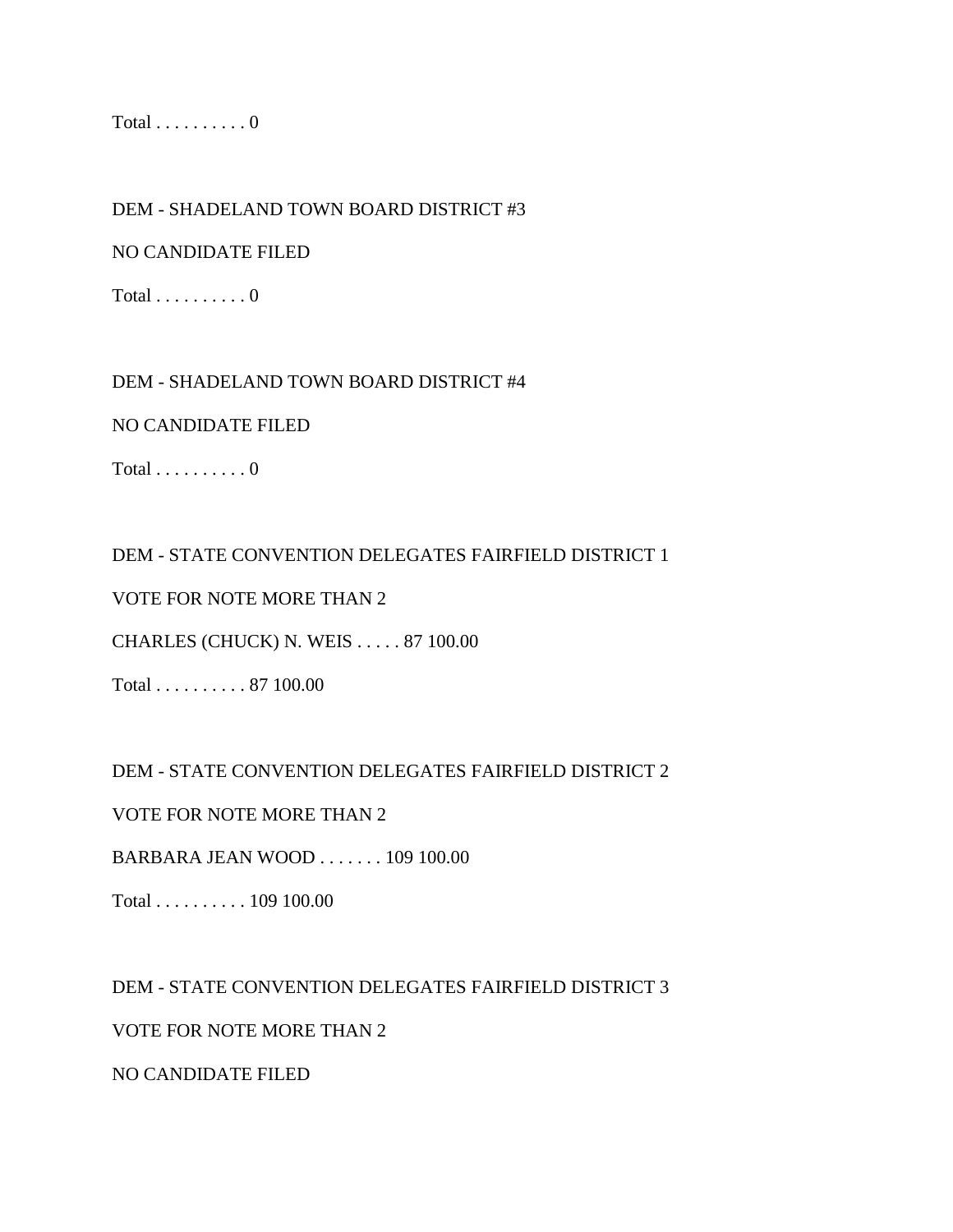Total  $\ldots \ldots \ldots 0$ 

DEM - STATE CONVENTION DELEGATES FAIRFIELD DISTRICT 4 VOTE FOR NOTE MORE THAN 3 CHRISTINE A. CHAVEZ . . . . . . 153 51.52 JERRY LEDBETTER . . . . . . . . 144 48.48

Total . . . . . . . . . . 297 100.00

DEM - STATE CONVENTION DELEGATES FAIRFIELD DISTRICT 5

### VOTE FOR NOTE MORE THAN 2

JEAN ANNESSI . . . . . . . . . 169 100.00

Total . . . . . . . . . . 169 100.00

DEM - STATE CONVENTION DELEGATES FAIRFIELD DISTRICT 6

VOTE FOR NOTE MORE THAN 2

JAMES L. MC MURRY . . . . . . . 113 32.56

JAMES F. RIEHLE . . . . . . . . 234 67.44

Total . . . . . . . . . . 347 100.00

DEM - STATE CONVENTION DELEGATES FAIRFIELD DISTRICT 7

VOTE FOR NOTE MORE THAN 2

LEROY A. SMITH . . . . . . . . 61 100.00

Total . . . . . . . . . . 61 100.00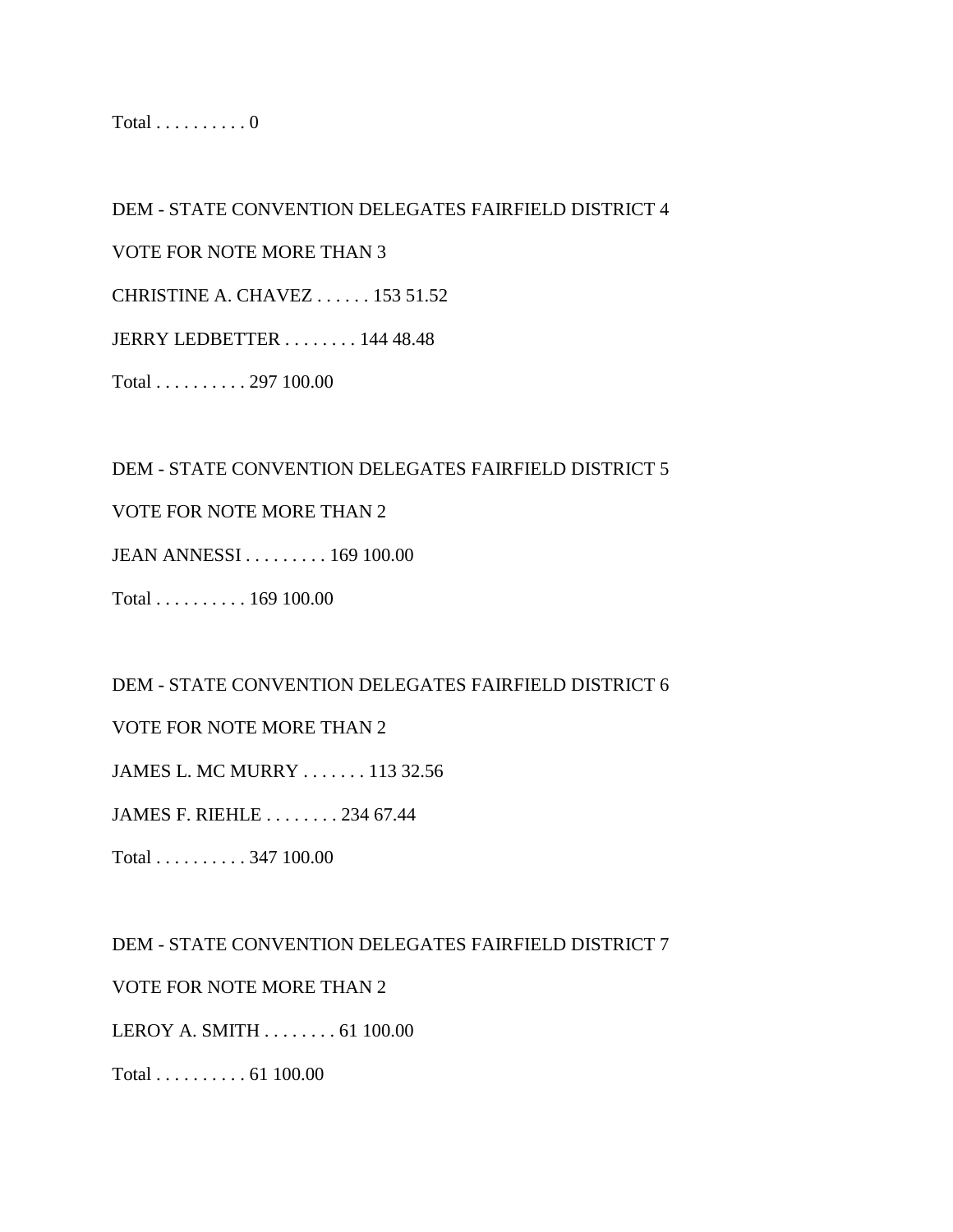# DEM - STATE CONVENTION DELEGATES FAIRFIELD DISTRICT 8

### VOTE FOR NOTE MORE THAN 2

NO CANDIDATE FILED

Total  $\dots \dots \dots 0$ 

### FINALTOTALSPage 15

21:12:30 5-May-1998

### PRIMARY ELECTION

#### TIPPECANOE COUNTY, INDIANA

MAY 5, 1998

Total Pct

DEM - STATE CONVENTION DELEGATES WABASH DISTRICT 1

VOTE FOR NOTE MORE THAN 2

NO CANDIDATE FILED

Total  $\dots \dots \dots 0$ 

DEM - STATE CONVENTION DELEGATES WABASH DISTRICT 2

### VOTE FOR NOTE MORE THAN 2

#### NO CANDIDATE FILED

Total  $\dots \dots \dots 0$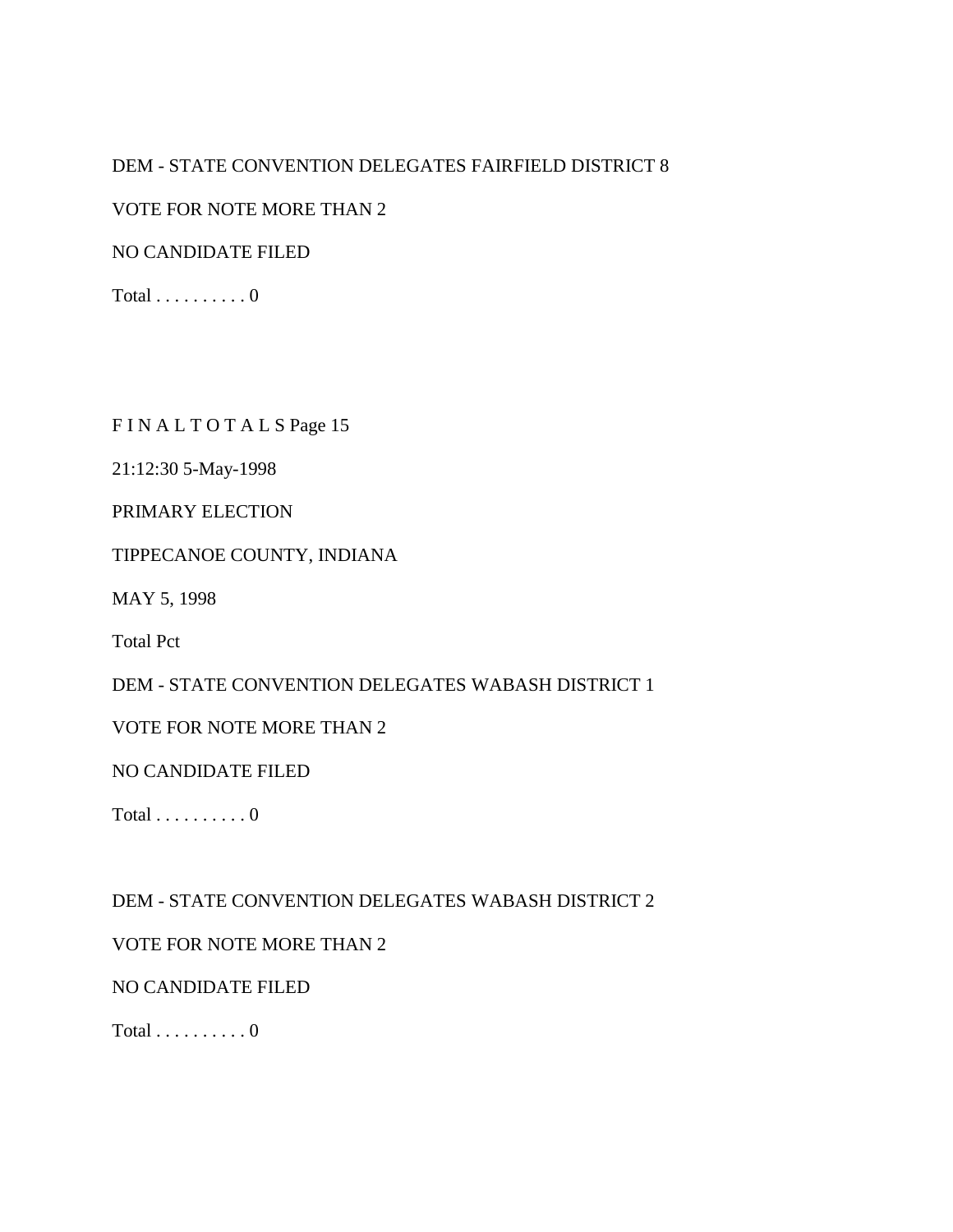### DEM - STATE CONVENTION DELEGATES WABASH DISTRICT 3

VOTE FOR NOTE MORE THAN 2

SONYA L. MARGERUM . . . . . . . 135 100.00

Total . . . . . . . . . . 135 100.00

DEM - STATE CONVENTION DELEGATES WABASH DISTRICT 4

VOTE FOR NOTE MORE THAN 2

JEFFREY L. CLAPPER . . . . . . . 144 54.34

RAMONA S. KRUEGER . . . . . . . 121 45.66

Total . . . . . . . . . . 265 100.00

DEM - STATE CONVENTION DELEGATES WABASH DISTRICT 5

VOTE FOR NOTE MORE THAN 2

LARRY R. BOLTON . . . . . . . . 84 45.41

REBECCA S. MIKELS . . . . . . . 101 54.59

Total . . . . . . . . . . 185 100.00

DEM - STATE CONVENTION DELEGATES WABASH DISTRICT 6

### VOTE FOR NOTE MORE THAN 2

#### NO CANDIDATE FILED

Total  $\ldots \ldots \ldots 0$ 

DEM - STATE CONVENTION DELEGATES COUNTY - JACKSON, LAURAMIE,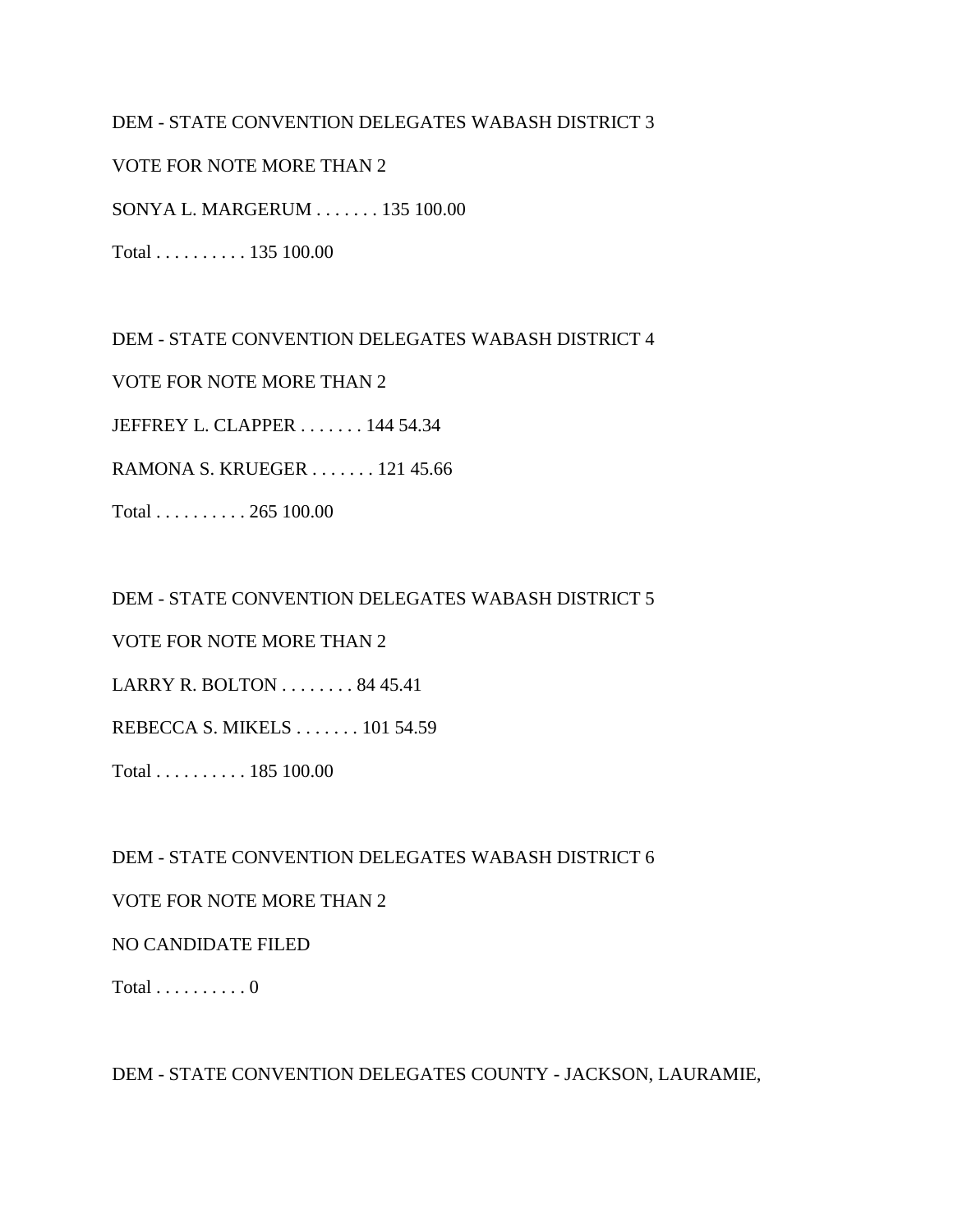RANDOLPH, UNION, WAYNE DISTRICT

VOTE FOR NOTE MORE THAN 2

SAM COPELAND . . . . . . . . . 105 100.00

Total . . . . . . . . . . 105 100.00

DEM - STATE CONVENTION DELEGATES SHELBY DISTRICT SHELBY 1 & 2

VOTE FOR NOTE MORE THAN 2

SHIRLEY SUE CONDON . . . . . . . 45 100.00

Total . . . . . . . . . . 45 100.00

DEM - STATE CONVENTION DELEGATES COUNTY - PERRY, SHEFFIELD,

WASHINGTON DISTRICT

VOTE FOR NOTE MORE THAN 3

ALFRED E. MC CLURE . . . . . . . 84 45.90

BELVA M. PRITCHETT . . . . . . . 99 54.10

Total . . . . . . . . . . 183 100.00

DEM - STATE CONVENTION DELEGATES TIPPECANOE DISTRICT

VOTE FOR NOTE MORE THAN 2

#### NO CANDIDATE FILED

Total  $\ldots \ldots \ldots 0$ 

F I N A L T O T A L S Page 16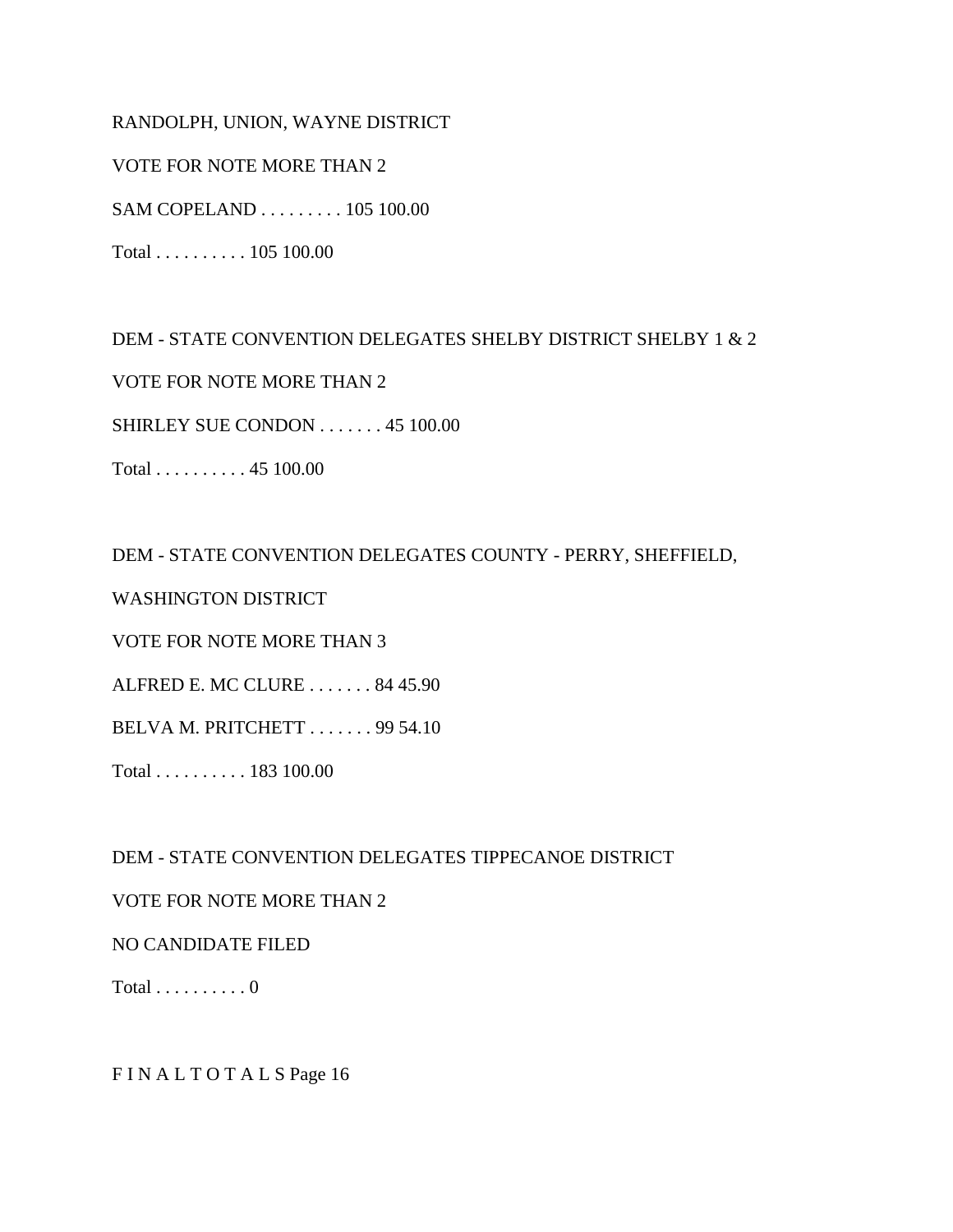21:12:30 5-May-1998

PRIMARY ELECTION

TIPPECANOE COUNTY, INDIANA

MAY 5, 1998

Total Pct

DEM - STATE CONVENTION DELEGATES WEA DISTRICT 1

VOTE FOR NOTE MORE THAN 2

SANDRA K. CORNELL . . . . . . . 130 100.00

Total . . . . . . . . . . 130 100.00

DEM - STATE CONVENTION DELEGATES WEA DISTRICT 2

VOTE FOR NOTE MORE THAN 2

CAROLYN D. COLLUM . . . . . . . 95 100.00

Total . . . . . . . . . . 95 100.00

DEM - STATE CONVENTION DELEGATES WEA DISTRICT 3

VOTE FOR NOTE MORE THAN 2

STEVEN P. MEYER . . . . . . . . 80 100.00

Total . . . . . . . . . . 80 100.00

TIPPECANOE SCHOOL CORPORATION DISTRICT 1 DAN E. COLLINS . . . . . . . . 2,980 52.38 RAY B. MERRITT . . . . . . . . 2,709 47.62